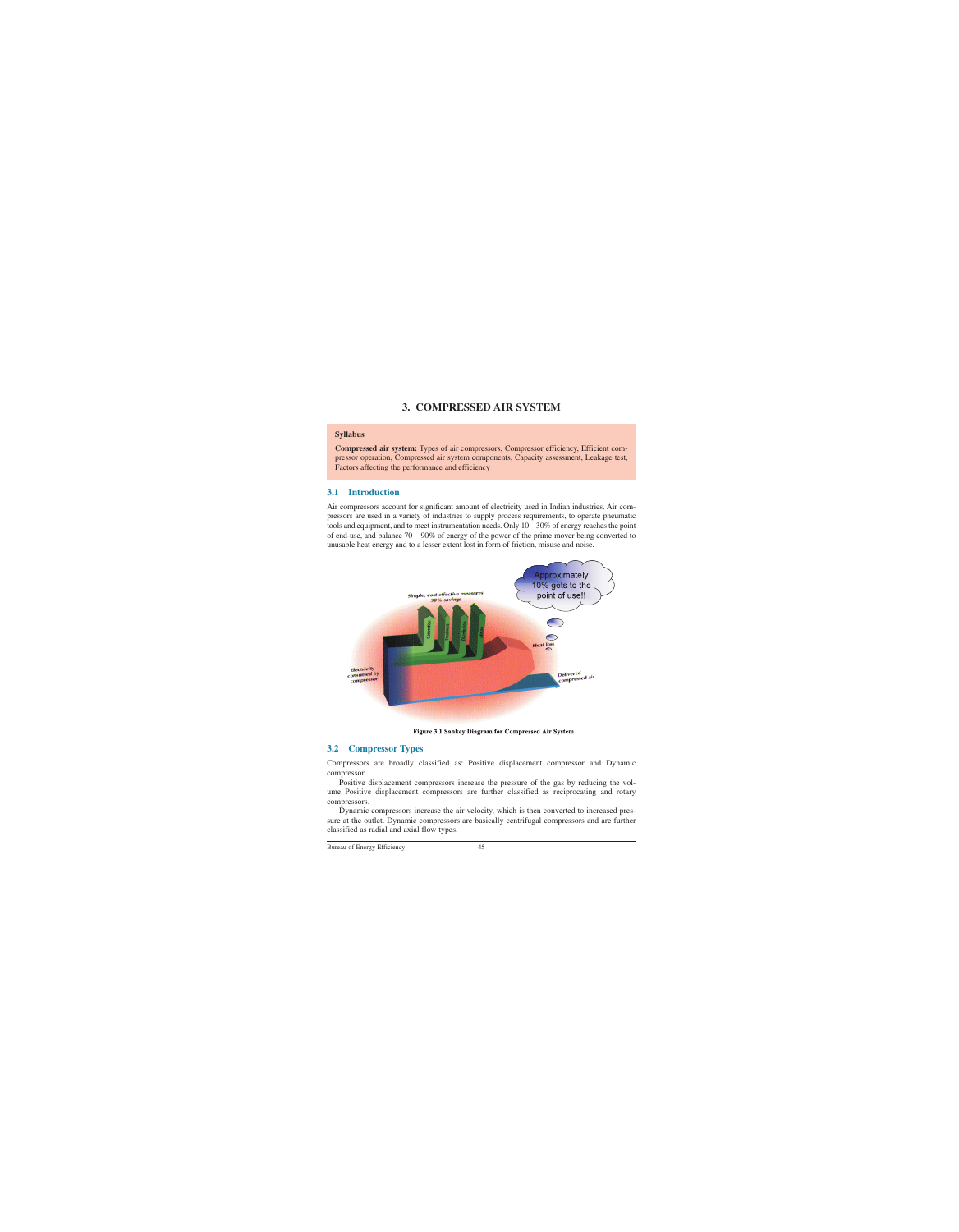The flow and pressure requirements of a given application determine the suitability of a particulars type of compressor.



**Figure 3.2 Compressor Chart** 

#### **Positive Displacement Compressors**

#### *Reciprocating Compressors*

Reciprocating compressors are the most widely used type for air compression. They are characterized by a flow output that remains nearly constant over a range of discharge pressures. Also, the compressor capacity is directly proportional to the speed. The output, however, is a pulsating one.

Reciprocating compressors are available in many configurations, the four most widely used of which are horizontal, vertical, horizontal balance-opposed and tandem. Vertical type reciprocating compressors are used in the capacity range of  $50 - 150$ 



cfm. Horizontal balance opposed compressors are used in the capacity range of 200 – 5000 cfm in multi-stage design and upto 10,000 cfm in single stage designs.

Reciprocating compressors are also available in variety of types:

- Lubricated and non-lubricated<br>• Single or multiple cylinder
- Single or multiple cylinder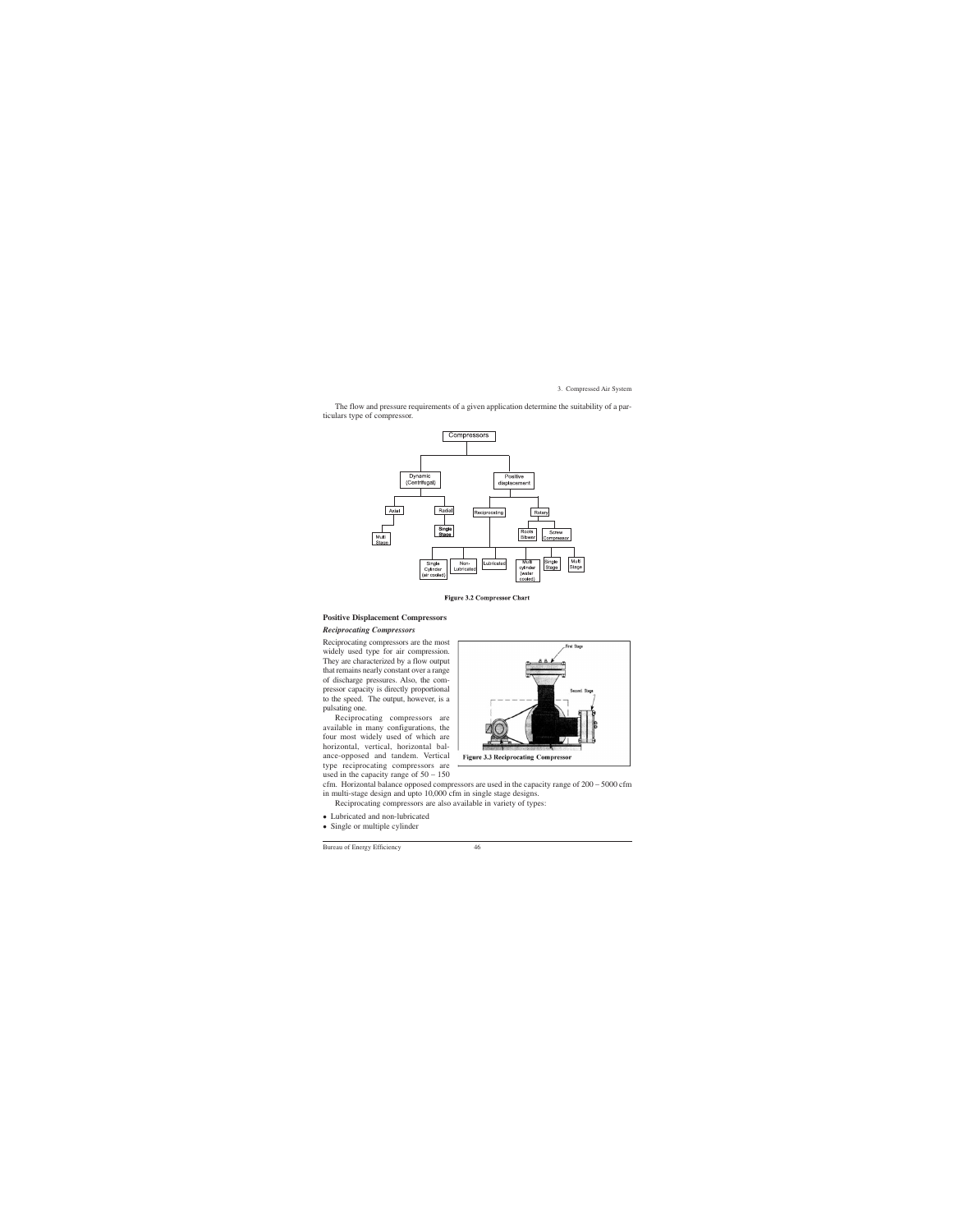- Water or air-cooled.
- Single or multi stage

In the case of lubricated machines, oil has to be separated from the discharge air. Non-lubricated compressors are especially useful for providing air for instrumentation and for processes which require oil free discharge. However non-lubricated machines have higher specific power consumption (kW/cfm) as compared to lubricated types.

Single cylinder machines are generally air-cooled, while multi-cylinder machines are generally water cooled, although multi-stage air-cooled types are available for machines up to 100 kW. Water-cooled systems are more energy efficient than air-cooled systems.

Two stage machines are used for high pressures and are characterized by lower discharge temperature (140 to 160°C) compared to single-stage machines (205 to 240°C). In some cases, multi-stage machines may have a lower specific power consumption compared to single stage machines operating over the same total pressure differential. Multi-stage machines generally have higher investment costs, particularly for applications with high discharge pressure (above 7 bar) and low capacities (less than 25 cfm). Multi staging has other benefits, such as reduced pressure differential across cylinders, which reduces the load and stress on compressor components such as valves and piston rings.

#### *Rotary Compressors*

Rotary compressors have rotors in place of pistons and give a continuous, pulsation free discharge air. They are directly coupled to the prime mover and require lower starting torque as compared to reciprocating machine. They operate at high speed and generally provide higher throughput than recipro-

cating compressors. Also they require smaller foundations, vibrate less, and have a lower number of parts - which means less failure rate.

Among rotary compressor, the Roots blower (also called as lobe compressor) and screw compressors are among the most widely used. The roots blower is essentially a low-pressure blower and is limited to a discharge pressure of 1 bar in single-stage design and up to 2.2 bar in two stage design.

The most common rotary air compressor is the single stage helical or spiral lube oil flooded screw air compressor. These compressors consist of two rotors, within a casing where the rotors compress the air internally. There are no valves. These units are basically oil cooled (with air cooled



**Figure 3.4 Screw Compressors** 

or water cooled oil coolers) where the oil seals the internal clearances. Since the cooling takes place right inside the compressor, the working parts never experience extreme operating temperatures. The oil has to be separated from discharge air. Because of the simple design and few wearing parts, rotary screw air compressors are easy to maintain, to operate and install.

The oil free rotary screw air compressor uses specially designed air ends to compress air without oil in the compression chamber producing true oil free air. These compressors are available as aircooled or water cooled types and provide the same flexibility as oil flooded rotary compressors.

There is a wide range of availability in configuration and in pressure and capacity. Dry types deliver oil-free air and are available in sizes up to 20,000 cfm and pressure upto 15 bar. Lubricated types are available in sizes ranging from 100 to 1000 cfm, with discharge pressure up to 10 bar.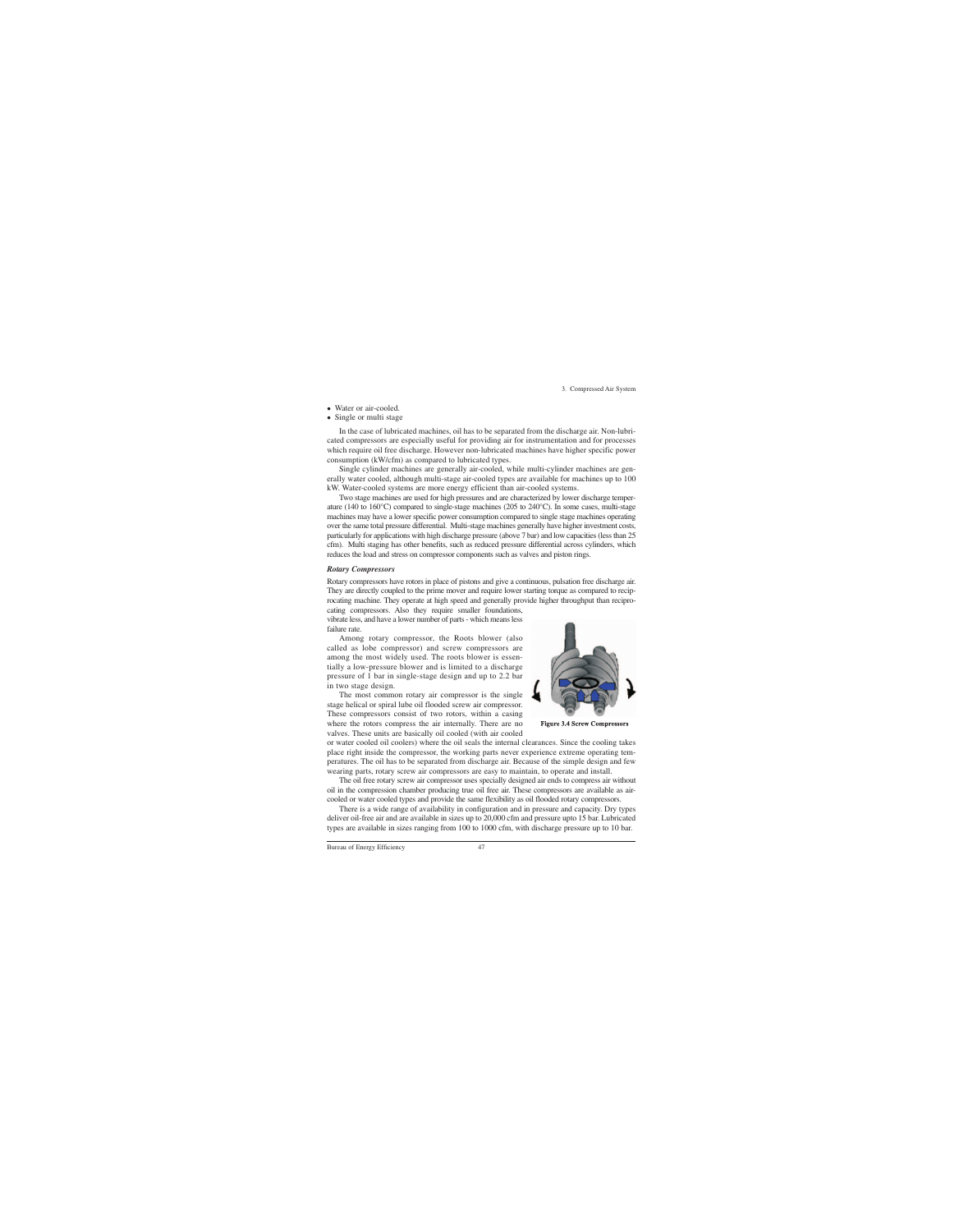#### **Dynamic Compressors**

Dynamic compressors are mainly centrifugal compressors and operate on similar principles to centrifugal pump. These compressors have appreciably different characteristics as compared to reciprocating machines. A small change in compression ratio produces a marked change in compressor output and efficiency. Centrifugal machines are better suited for applications requiring very high capacities, typically above 12,000 cfm.

The centrifugal air compressor depends on transfer of energy from a rotating impeller to the air. The rotor accomplishes this by changing the momentum and pressure of the air. This momentum is converted to useful pressure by slowing the air down in a stationary diffuser.



**Figure 3.5 Axial Compressor**

The centrifugal air compressor is an oil free compressor by design. The oil-lubricated running gear is separated from the air by shaft seals and atmospheric vents. The centrifugal is a continuous duty compressor, with few moving parts, and is particularly suited to high volume applications, especially where oil free air is required.

A single-stage centrifugal machine can provide the same capacity as a multi-stage reciprocating compressor. Machines with either axial or radial flow impellers are available.

Axial flow compressors are suitable for higher compression ratios and are generally more efficient than radial compressors. Axial compressors typically are multi-stage machines, while radial machines are usually single-stage designs.

The general selection criteria for compressor is given in the Table 3.1

| <b>TABLE 3.1 GENERAL SELECTION CRITERIA FOR</b><br><b>COMPRESSORS</b> |                    |           |                |     |  |
|-----------------------------------------------------------------------|--------------------|-----------|----------------|-----|--|
| <b>Type of Compressor</b>                                             | Capacity $(m^3/h)$ |           | Pressure (bar) |     |  |
|                                                                       | <b>From</b>        | <b>To</b> | From           | To  |  |
| Roots blower compressor<br>single stage                               | 100                | 30000     | 0.1            | 1   |  |
| Reciprocating                                                         |                    |           |                |     |  |
| - Single / Two stage                                                  | 100                | 12000     | 0.8            | 12  |  |
| - Multi stage                                                         | 100                | 12000     | 12.0           | 700 |  |
| <b>Screw</b>                                                          |                    |           |                |     |  |
| - Single stage                                                        | 100                | 2400      | 0.8            | 13  |  |
| Two stage                                                             | 100                | 2200      | 0.8            | 24  |  |
| Centrifugal                                                           | 600                | 300000    | 0.1            | 450 |  |

Bureau of Energy Efficiency 48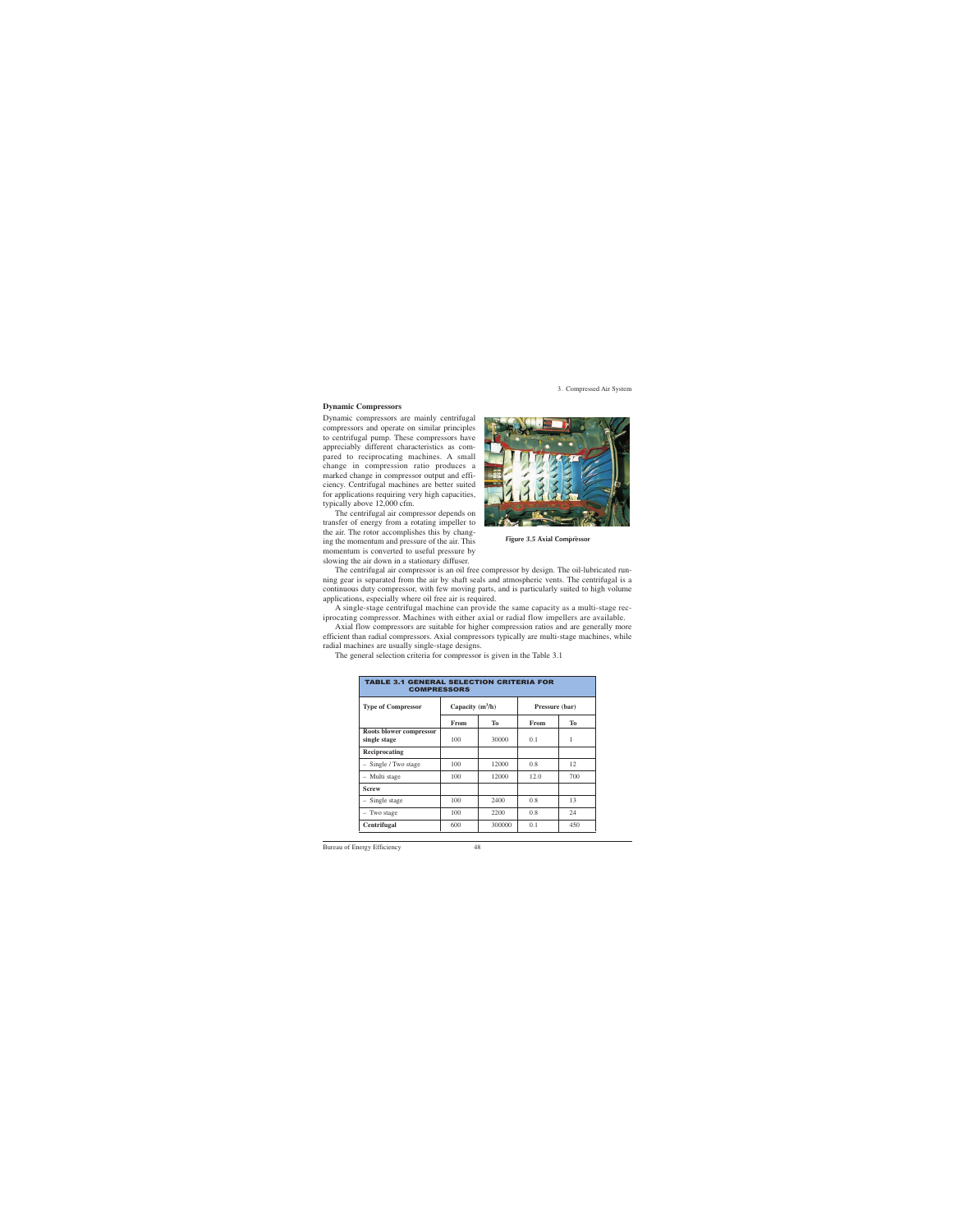## **3.3 Compressor Performance**

#### *Capacity of a Compressor*

Capacity of a compressor is the full rated volume of flow of gas compressed and delivered at conditions of total temperature, total pressure, and composition prevailing at the **compressor inlet**. It sometimes means actual flow rate, rather than rated volume of flow. This also termed as **Free Air Delivery (FAD)** i.e. air at atmospheric conditions at any specific location. Because the altitude, barometer, and temperature may vary at different localities and at different times, it follows that this term does not mean air under identical or standard conditions.

#### *Compressor Efficiency Definitions*

Several different measures of compressor efficiency are commonly used: *volumetric efficiency, adiabatic efficiency, isothermal efficiency and mechanical* efficiency.

Adiabatic and isothermal efficiencies are computed as the isothermal or adiabatic power divided by the actual power consumption. The figure obtained indicates the overall efficiency of compressor and drive motor.

#### *Isothermal Efficiency*

| Isothermal Efficiency $=$                          |  | <i>IsothermalPower</i>                             |
|----------------------------------------------------|--|----------------------------------------------------|
|                                                    |  | Actual measured input power                        |
| Isothermal power(kW) = $P_1 x Q_1 x \log_e r/36.7$ |  |                                                    |
| $P_{1}$                                            |  | $=$ Absolute intake pressure kg/ cm <sup>2</sup>   |
| $P_{2}$                                            |  | $=$ Absolute delivery pressure kg/ cm <sup>2</sup> |
|                                                    |  | $=$ Free air delivered m <sup>3</sup> /hr.         |
| r                                                  |  | = Pressure ratio $P_2/P_1$                         |

The calculation of isothermal power does not include power needed to overcome friction and generally gives an efficiency that is lower than adiabatic efficiency. The reported value of efficiency is normally the isothermal efficiency. This is an important consideration when selecting compressors based on reported values of efficiency.

| adiabatic efficiency, isothermal efficiency and mechanical efficiency. |       |                             |                                                                                      |  |  |
|------------------------------------------------------------------------|-------|-----------------------------|--------------------------------------------------------------------------------------|--|--|
|                                                                        |       |                             | Adiabatic and isothermal efficiencies are computed as the isothermal or adia         |  |  |
|                                                                        |       |                             | divided by the actual power consumption. The figure obtained indicates the overa     |  |  |
| of compressor and drive motor.                                         |       |                             |                                                                                      |  |  |
| <b>Isothermal Efficiency</b>                                           |       |                             |                                                                                      |  |  |
| Isothermal Efficiency =                                                |       |                             | <b>IsothermalPower</b>                                                               |  |  |
|                                                                        |       | Actual measured input power |                                                                                      |  |  |
| Isothermal power(kW) = $P_1 x Q_1 x \log_e r/36.7$                     |       |                             |                                                                                      |  |  |
| $P_1$                                                                  |       |                             | = Absolute intake pressure kg/ $\text{cm}^2$                                         |  |  |
|                                                                        |       |                             | $P_2$ = Absolute delivery pressure kg/ cm <sup>2</sup>                               |  |  |
| $Q_1$ and $Q_2$                                                        |       |                             | $=$ Free air delivered m <sup>3</sup> /hr.                                           |  |  |
| r<br>$=$                                                               |       | Pressure ratio $P_2/P_1$    |                                                                                      |  |  |
|                                                                        |       |                             | The calculation of isothermal power does not include power needed to overc           |  |  |
|                                                                        |       |                             | and generally gives an efficiency that is lower than adiabatic efficiency. The repor |  |  |
|                                                                        |       |                             | efficiency is normally the isothermal efficiency. This is an important consideration |  |  |
| ing compressors based on reported values of efficiency.                |       |                             |                                                                                      |  |  |
|                                                                        |       |                             |                                                                                      |  |  |
|                                                                        |       |                             |                                                                                      |  |  |
| Volumetric efficiency                                                  | $=$   |                             | Free air delivered $(m^3/min)$<br>Compressor displacement $(m^3/min)$<br>$-x$ 100    |  |  |
|                                                                        |       |                             |                                                                                      |  |  |
| Volumetric Efficiency                                                  |       |                             |                                                                                      |  |  |
| <b>Compressor Displacement</b>                                         | $\!=$ |                             | $\Pi x D^2 x L x S x \chi x n$                                                       |  |  |
|                                                                        |       | $\overline{4}$              |                                                                                      |  |  |
| D                                                                      |       | $=$                         | Cylinder bore, metre                                                                 |  |  |
| L                                                                      |       | $=$ $\qquad$                | Cylinder stroke, metre                                                               |  |  |
| S                                                                      |       | $=$ $-$                     | Compressor speed rpm                                                                 |  |  |
| $\chi$                                                                 |       | $=$                         | 1 for single acting and                                                              |  |  |
|                                                                        |       |                             | 2 for double acting cylinders                                                        |  |  |
| $\mathbf n$                                                            |       | $=$                         | No. of cylinders                                                                     |  |  |
|                                                                        |       |                             | For program purposes the most effective quide in comparing compressor effici         |  |  |

For practical purposes, the most effective guide in comparing compressor efficiencies is the specific power consumption ie kW/volume flow rate , for different compressors that would provide identical duty.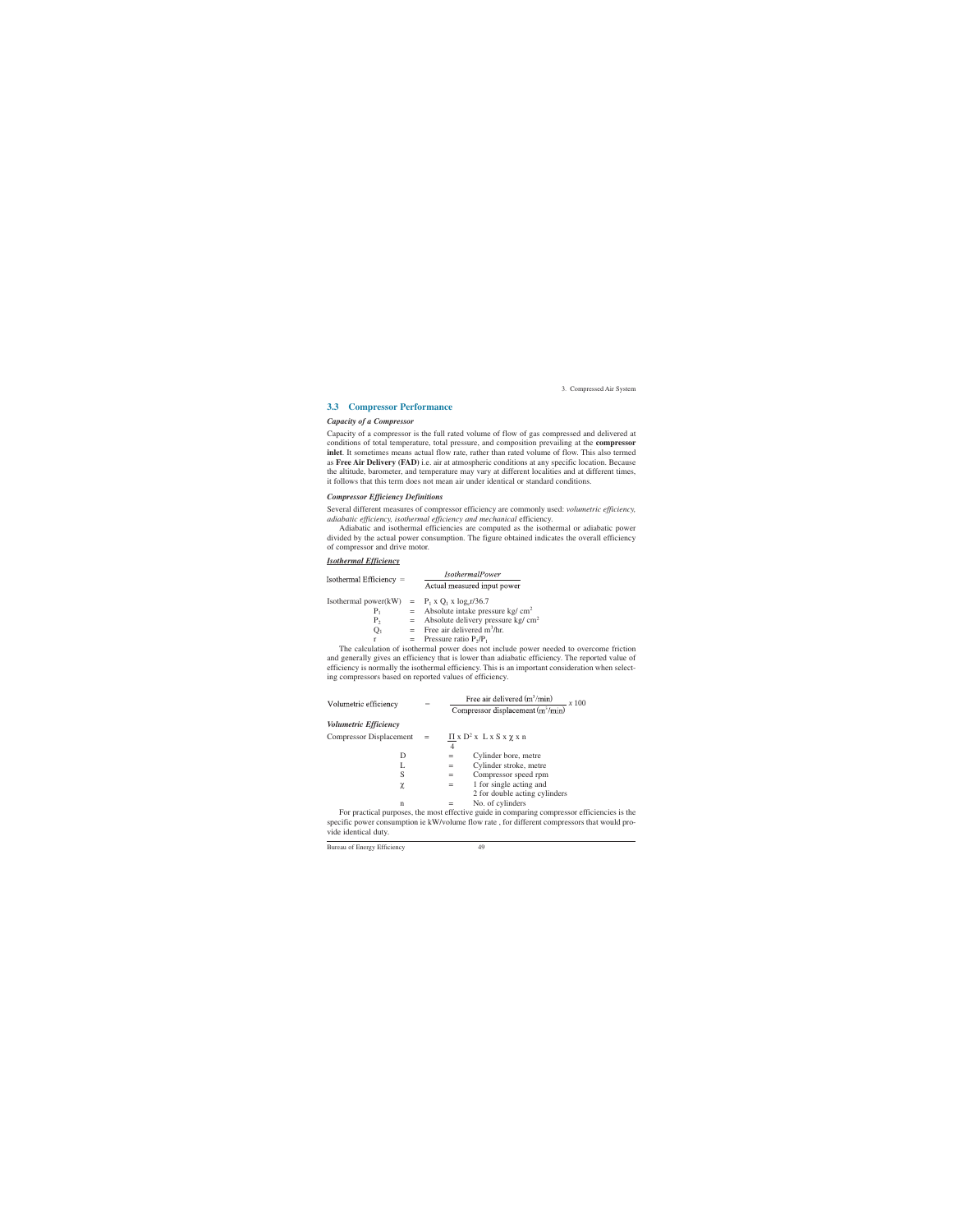## **3.4 Compressed Air System Components**

Compressed air systems consist of following major components: Intake air filters, inter-stage coolers, after coolers, air dryers, moisture drain traps, receivers, piping network, filters, regulators and lubricators (see Figure 3.6).

- **Intake Air Filters**: Prevent dust from entering compressor; Dust causes sticking valves, scoured cylinders, excessive wear etc.
- **Inter-stage Coolers**: Reduce the temperature of the air before it enters the next stage to reduce the work of compression and increase efficiency. They are normally watercooled.
- After Coolers: The objective is to remove the moisture in the air by reducing the temperature in a water-cooled heat exchanger.
- **Air-dryers**: The remaining traces of moisture after after-cooler are removed using air dryers, as air for instrument and pneumatic equipment has to be relatively free of any moisture. The moisture is removed by using adsorbents like silica gel /activated carbon, or refrigerant dryers, or heat of compression dryers.
- **Moisture Drain Traps**: Moisture drain traps are used for removal of moisture in the compressed air. These traps resemble steam traps. Various types of traps used are manual drain cocks, timer based / automatic drain valves etc.
- **Receivers**: Air receivers are provided as storage and smoothening pulsating air output reducing pressure variations from the compressor



Figure 3.6 A Typical Compressed Air System Components and Network

Bureau of Energy Efficiency 50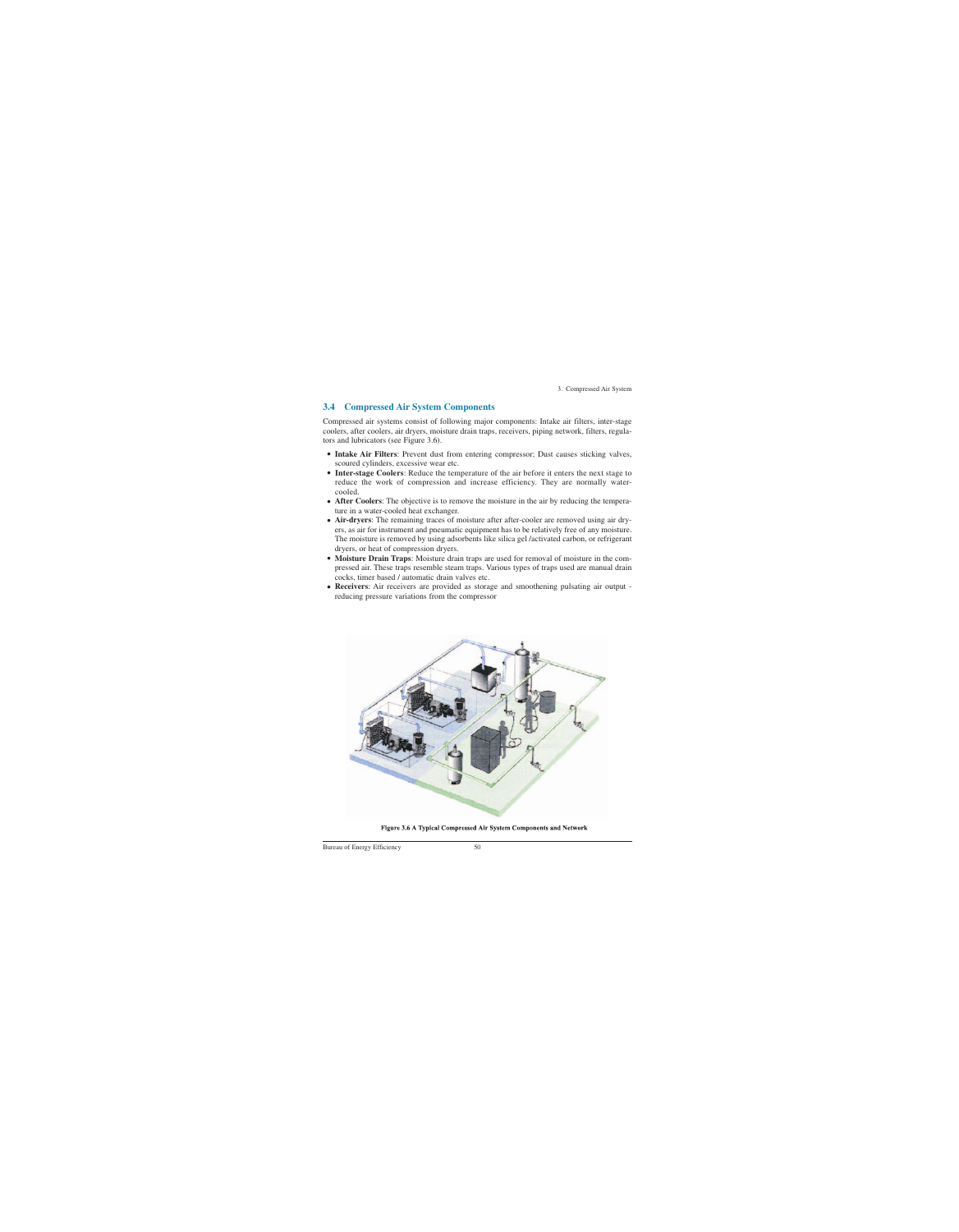## **3.5 Efficient Operation of Compressed Air Systems**

#### **Location of Compressors**

The location of air compressors and the quality of air drawn by the compressors will have a significant influence on the amount of energy consumed. Compressor performance as a breathing machine improves with cool, clean, dry air at intake.

#### *Cool air intake*

As a thumb rule, *"Every 4°C rise in inlet air temperature results in a higher energy consumption by 1 % to achieve equivalent output"*. Hence, cool air intake leads to a more efficient compression (see Table 3.2).

| <b>TABLE 3.2 EFFECT OF INTAKE AIR TEMPERATURE ON POWER</b><br><b>CONSUMPTION</b> |                               |                     |  |  |  |
|----------------------------------------------------------------------------------|-------------------------------|---------------------|--|--|--|
| Inlet Temperature $(^{\circ}C)$                                                  | Relative Air Delivery $(\% )$ | Power Saved $(\% )$ |  |  |  |
| 10.0                                                                             | 102.0                         | $+1.4$              |  |  |  |
| 15.5                                                                             | 100.0                         | <b>Nil</b>          |  |  |  |
| 21.1                                                                             | 98.1                          | $-1.3$              |  |  |  |
| 26.6                                                                             | 96.3                          | $-2.5$              |  |  |  |
| 32.2                                                                             | 94.1                          | $-4.0$              |  |  |  |
| 37.7                                                                             | 92.8                          | $-5.0$              |  |  |  |
| 43.3                                                                             | 91.2                          | $-5.8$              |  |  |  |

It is preferable to draw cool ambient air from outside, as the temperature of air inside the compressor room will be a few degrees higher than the ambient temperature. While extending air intake to the outside of building, care should be taken to minimize excess pressure drop in the suction line, by selecting a bigger diameter duct with minimum number of bends.

### *Dust Free Air Intake*

Dust in the suction air causes excessive wear of moving parts and results in malfunctioning of the valves due to abrasion. Suitable air filters should be provided at the suction side. Air filters should have high dust separation capacity, low-pressure drops and robust design to avoid frequent cleaning and replacement. See Table 3.3 for effect of pressure drop across air filter on power consumption.

Air filters should be selected based on the compressor type and installed as close to the compressor as possible. As a thumb rule *"For every 250 mm WC pressure drop increase across at the suction path due to choked filters etc, the compressor power consumption increases by about 2 percent for the same output"* 

Hence, it is advisable to clean inlet air filters at regular intervals to minimize pressure drops. Manometers or differential pressure gauges across filters may be provided for monitoring pressure drops so as to plan filter-cleaning schedules.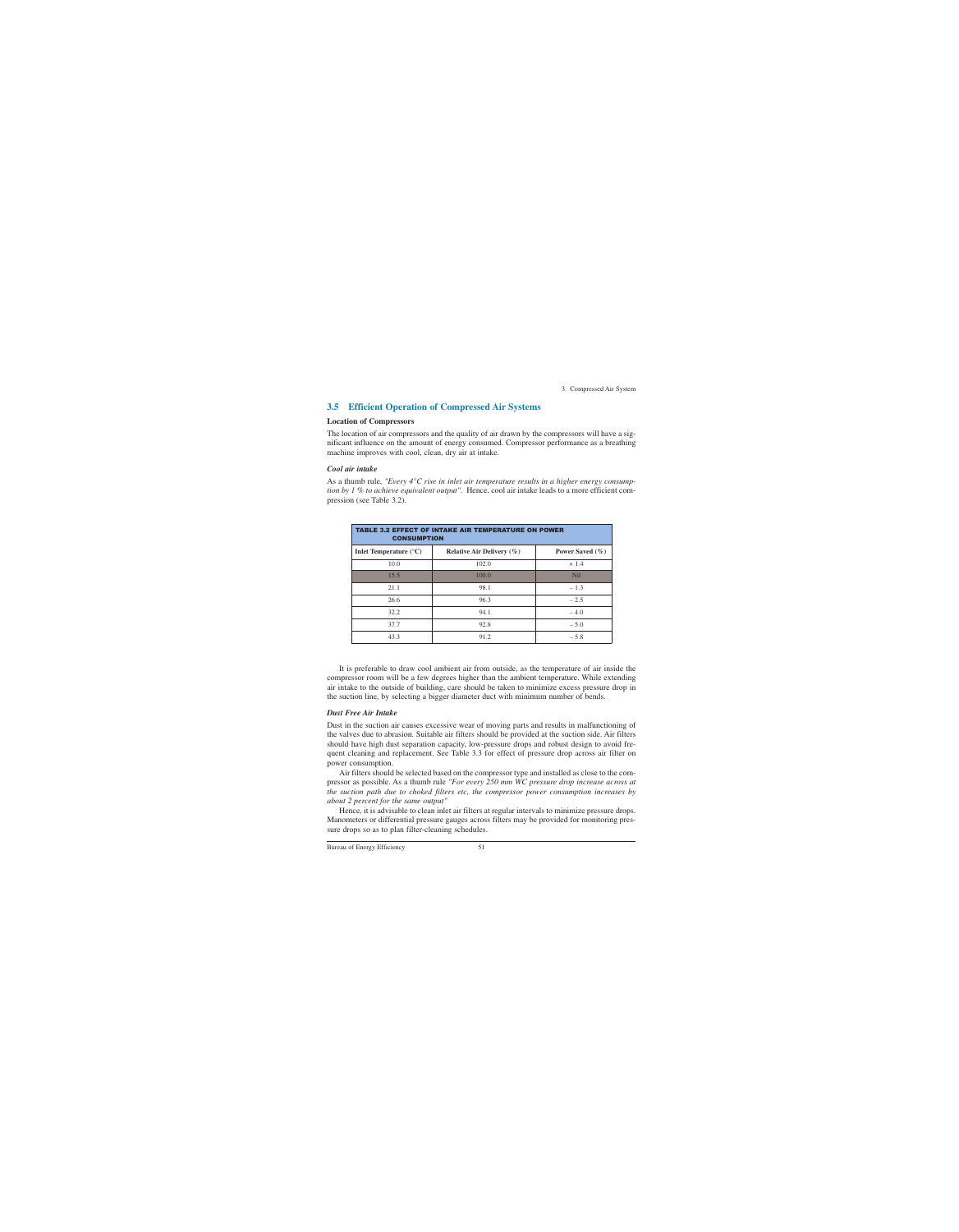| <b>TABLE 3.3 EFFECT OF PRESSURE DROP ACROSS AIR INLET</b><br><b>FILTER ON POWER CONSUMPTION</b> |                                                 |  |  |  |
|-------------------------------------------------------------------------------------------------|-------------------------------------------------|--|--|--|
| <b>Pressure Drop Across air</b><br>filter (mmWC)                                                | <b>Increase in Power</b><br>Consumption $(\% )$ |  |  |  |
|                                                                                                 |                                                 |  |  |  |
| 200                                                                                             | 1.6                                             |  |  |  |
| 400                                                                                             | 3.2                                             |  |  |  |
| 600                                                                                             | 4.7                                             |  |  |  |
| 800                                                                                             | 7.0                                             |  |  |  |

#### **Dry Air Intake**

Atmospheric air always contains some amount of water vapour, depending on the relative humidity, being high in wet weather. The moisture level will also be high if air is drawn from a damp area - for example locating compressor close to cooling tower, or dryer exhaust is to be avoided (see Table 3.4)

| <b>TABLE 3.4 MOISTURE IN AMBIENT AIR AT VARIOUS HUMIDITY</b><br><b>LEVELS</b> |                                                                                             |  |  |
|-------------------------------------------------------------------------------|---------------------------------------------------------------------------------------------|--|--|
| % Relative<br><b>Humidity</b>                                                 | Kg of water vapour per hour for every 1000<br>m <sup>3</sup> /min. of air at $30^{\circ}$ C |  |  |
| 50                                                                            | 27.60                                                                                       |  |  |
| 80                                                                            | 45.00                                                                                       |  |  |
| 100                                                                           | 68 77                                                                                       |  |  |

The moisture-carrying capacity of air increases with a rise in temperature and decreases with increase in pressure.

#### **Elevation**

The altitude of a place has a direct impact on the volumetric efficiency of the compressor. The effect of altitude on volumetric efficiency is given in the Table 3.5.

It is evident that compressors located at higher altitudes consume more power to achieve a particular delivery pressure than those at sea level, as the compression ratio is higher.

#### **Cooling Water Circuit**

Most of the industrial compressors are water-cooled, wherein the heat of compression is removed by circulating cold water to cylinder heads, inter-coolers and after-coolers. The resulting warm water is cooled in a cooling tower and circulated back to compressors. The compressed air system performance depends upon the effectiveness of inter-coolers, after coolers, which in turn are dependent on cooling water flow and temperature.

Further, inadequate cooling water treatment can lead to increase, for example, in total dissolved solids (TDS), which in turn can lead to scale formation in heat exchangers. The scales, not only act as insulators reducing the heat transfer, but also increases the pressure drop in the cooling water pumping system.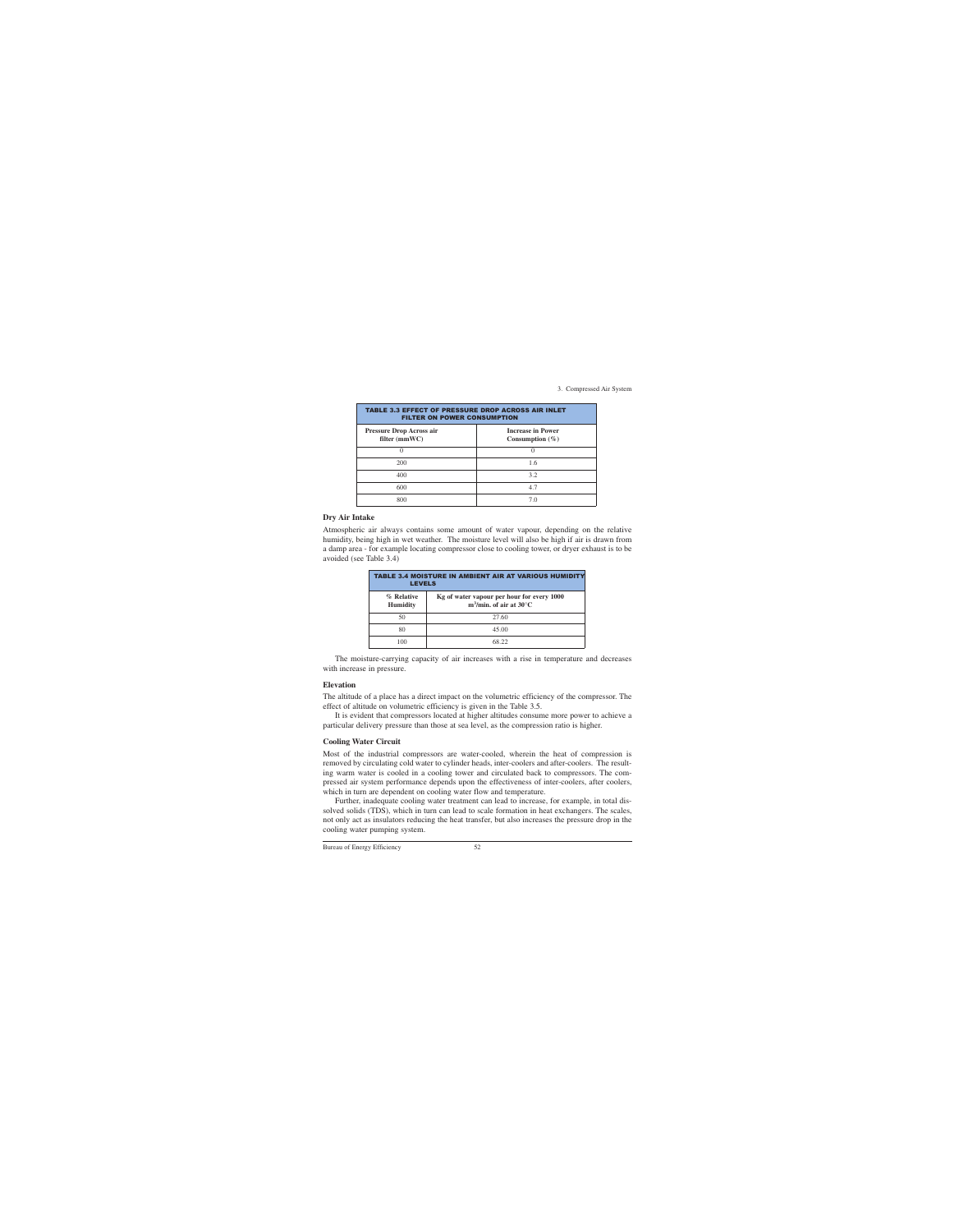| TABLE<br>3.5 | <b>EFFECT OF ALTITUDE ON VOLUMETRIC</b><br><b>EFFICIENCY</b> |                                          |                                                                                    |          |  |
|--------------|--------------------------------------------------------------|------------------------------------------|------------------------------------------------------------------------------------|----------|--|
|              | <b>Altitude Meters</b>                                       | <b>Barometric</b><br>Pressure milli bar* | <b>Percentage Relative Volumetric</b><br><b>Efficiency Compared with Sea Level</b> |          |  |
|              |                                                              |                                          | At 4 bar                                                                           | At 7 bar |  |
|              | Sea level                                                    | 1013                                     | 100.0                                                                              | 100.0    |  |
|              | 500                                                          | 945                                      | 98.7                                                                               | 97.7     |  |
|              | 1000                                                         | 894                                      | 97.0                                                                               | 95.2     |  |
|              | 1500                                                         | 840                                      | 95.5                                                                               | 92.7     |  |
| 2000         |                                                              | 789                                      | 93.9                                                                               | 90.0     |  |
| 2500         |                                                              | 737                                      | 92.1                                                                               | 87.0     |  |

**\* 1 milli bar = 1.01972 x 10-3 kg/cm2**

Use of treated water or purging a portion of cooling water (blow down) periodically can maintain TDS levels within acceptable limits. It is better to maintain the water pH by addition of chemicals, and avoid microbial growth by addition of fungicides and algaecides.

#### **Efficacy of Inter and After Coolers**

Efficacy is an indicator of heat exchange performance- how well intercoolers and after coolers are performing.

Inter-coolers are provided between successive stages of a multi-stage compressor to reduce the work of compression (power requirements) - by reducing the specific volume through cooling the air - apart from moisture separation.

Ideally, the temperature of the inlet air at each stage of a multi-stage machine should be the same as it was at the first stage. This is referred to as "perfect cooling" or isothermal compression. The cooling may be imperfect due to reasons described in earlier sections. Hence in actual practice, the inlet air temperatures at subsequent stages are higher than the normal levels resulting in higher power consumption, as a larger volume is handled for the same duty (See Table 3.6).

| TABLE 3.6 EFFECT OF INTER-STAGE COOLING ON SPECIFIC POWER CONSUMPTION OF A<br><b>RECIPROCATING COMPRESSOR -ILLUSTRATION</b> |                             |                                               |                                 |  |  |  |
|-----------------------------------------------------------------------------------------------------------------------------|-----------------------------|-----------------------------------------------|---------------------------------|--|--|--|
| <b>Details</b>                                                                                                              | <b>Imperfect</b><br>Cooling | <b>Perfect</b><br><b>Cooling (Base Value)</b> | <b>Chilled Water</b><br>Cooling |  |  |  |
| First Stage inlet temperature °C                                                                                            | 21.1                        | 21.1                                          | 21.1                            |  |  |  |
| Second Stage inlet temperature °C                                                                                           | 26.6                        | 21.1                                          | 15.5                            |  |  |  |
| Capacity (Nm <sup>3</sup> /min)                                                                                             | 15.5                        | 15.6                                          | 15.7                            |  |  |  |
| Shaft Power (kW)                                                                                                            | 76.3                        | 75.3                                          | 74.2                            |  |  |  |
| Specific energy consumption<br>(kW/Nm <sup>3</sup> /min)                                                                    | 4.9                         | 4.8                                           | 4.7                             |  |  |  |
| Percent Change                                                                                                              | $+2.1$                      | Reference                                     | $-2.1$                          |  |  |  |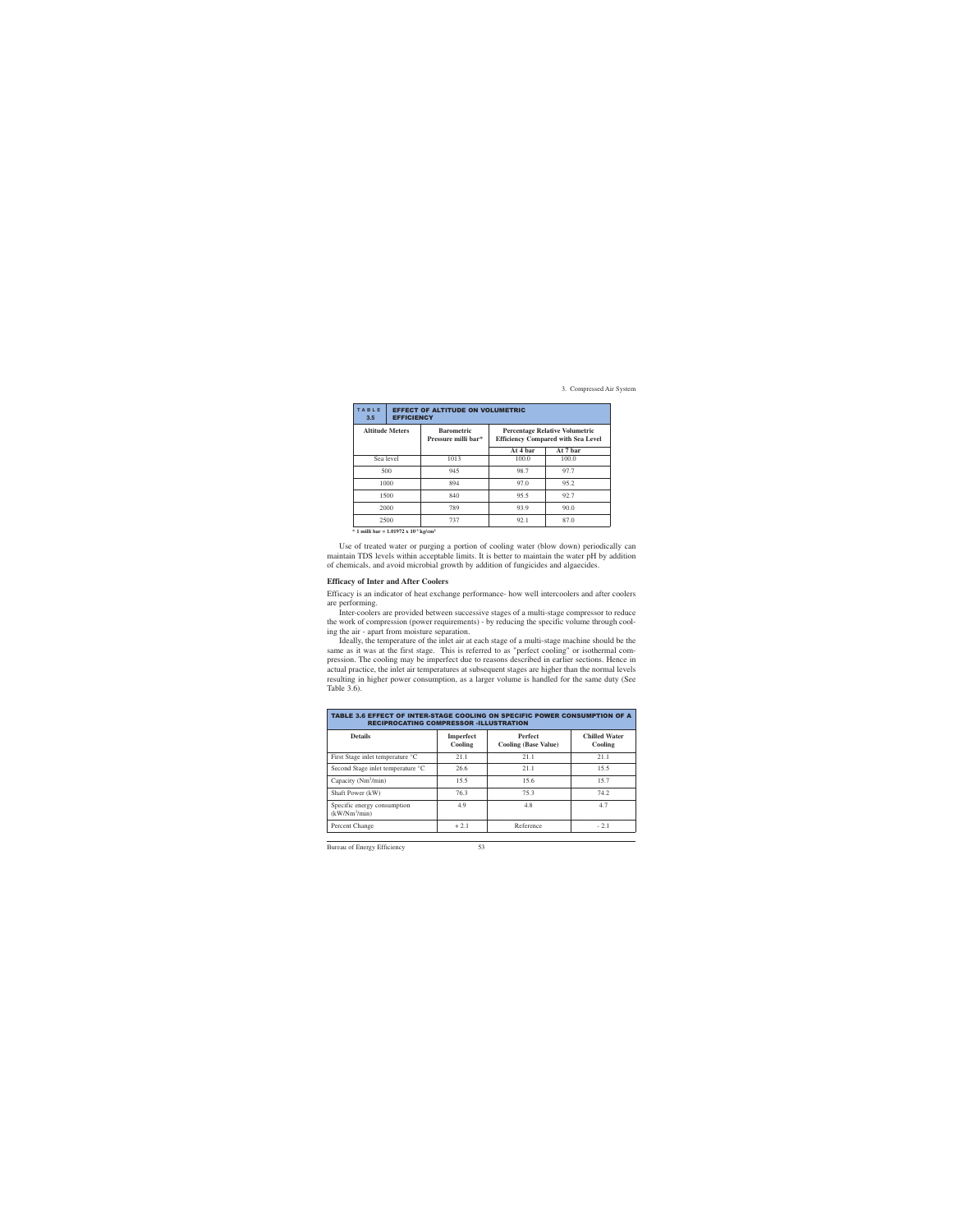*It can be seen from the Table 3.6 that an increase of 5.5°C in the inlet air temperature to the second stage results in a 2 % increase in the specific energy consumption*. Use of water at lower temperature reduces specific power consumption. However, very low cooling water temperature could result in condensation of moisture in the air, which if not removed would lead to cylinder damage.

Similarly, inadequate cooling in after-coolers (due to fouling, scaling etc.), allow warm, humid air into the receiver, which causes more condensation in air receivers and distribution lines, which in consequence, leads to increased corrosion, pressure drops and leakages in piping and end-use equipment. Periodic cleaning and ensuring adequate flow at proper temperature of both inter coolers and after coolers are therefore necessary for sustaining desired performance. Typical cooling water requirement is given in Table 3.7.

| <b>TABLE 3.7 TYPICAL COOLING WATER REQUIREMENTS</b> |                                                                                                                           |  |  |  |
|-----------------------------------------------------|---------------------------------------------------------------------------------------------------------------------------|--|--|--|
| <b>Compressor Type</b>                              | <b>Minimum quantity of Cooling Water</b><br>required (in litres per minute) for 2.85 m <sup>3</sup> /min.<br>FAD at 7 bar |  |  |  |
| Single-stage                                        | 3.8                                                                                                                       |  |  |  |
| Two-stage                                           | 7.6                                                                                                                       |  |  |  |
| Single-stage with after-cooler                      | 15.1                                                                                                                      |  |  |  |
| Two-stage with after-cooler                         | 18.9                                                                                                                      |  |  |  |

#### **Pressure Settings**

Compressor operates between pressure ranges called as loading (cut-in) and unloading (cut-out) pressures. For example, a compressor operating between pressure setting of  $6 - 7$  kg/cm<sup>2</sup> means that the compressor unloads at 7 kg/cm<sup>2</sup> and loads at 6 kg/cm<sup>2</sup>. Loading and unloading is done using a pressure switch.

For the same capacity, a compressor consumes more power at higher pressures. They should not be operated above their optimum operating pressures as this not only wastes energy, but also leads to excessive wear, leading to further energy wastage The volumetric efficiency of a compressor is also less at higher delivery pressures.

| <b>TABLE 3.8 TYPICAL POWER SAVINGS THROUGH PRESSURE REDUCTION</b> |                           |                                                                                                           |                       |     |  |
|-------------------------------------------------------------------|---------------------------|-----------------------------------------------------------------------------------------------------------|-----------------------|-----|--|
|                                                                   | <b>Pressure Reduction</b> |                                                                                                           | Power Savings $(\% )$ |     |  |
| From<br>(bar)                                                     | Tо<br>(bar)               | Single-stage<br><b>Two-stage</b><br><b>Two-stage</b><br><b>Water-cooled</b><br>Air-cooled<br>Water-cooled |                       |     |  |
| 6.8                                                               | 6.1                       | 4                                                                                                         | 4                     | 2.6 |  |
| 6.8                                                               | 5.5                       | 9                                                                                                         |                       | 6.5 |  |

Bureau of Energy Efficiency 54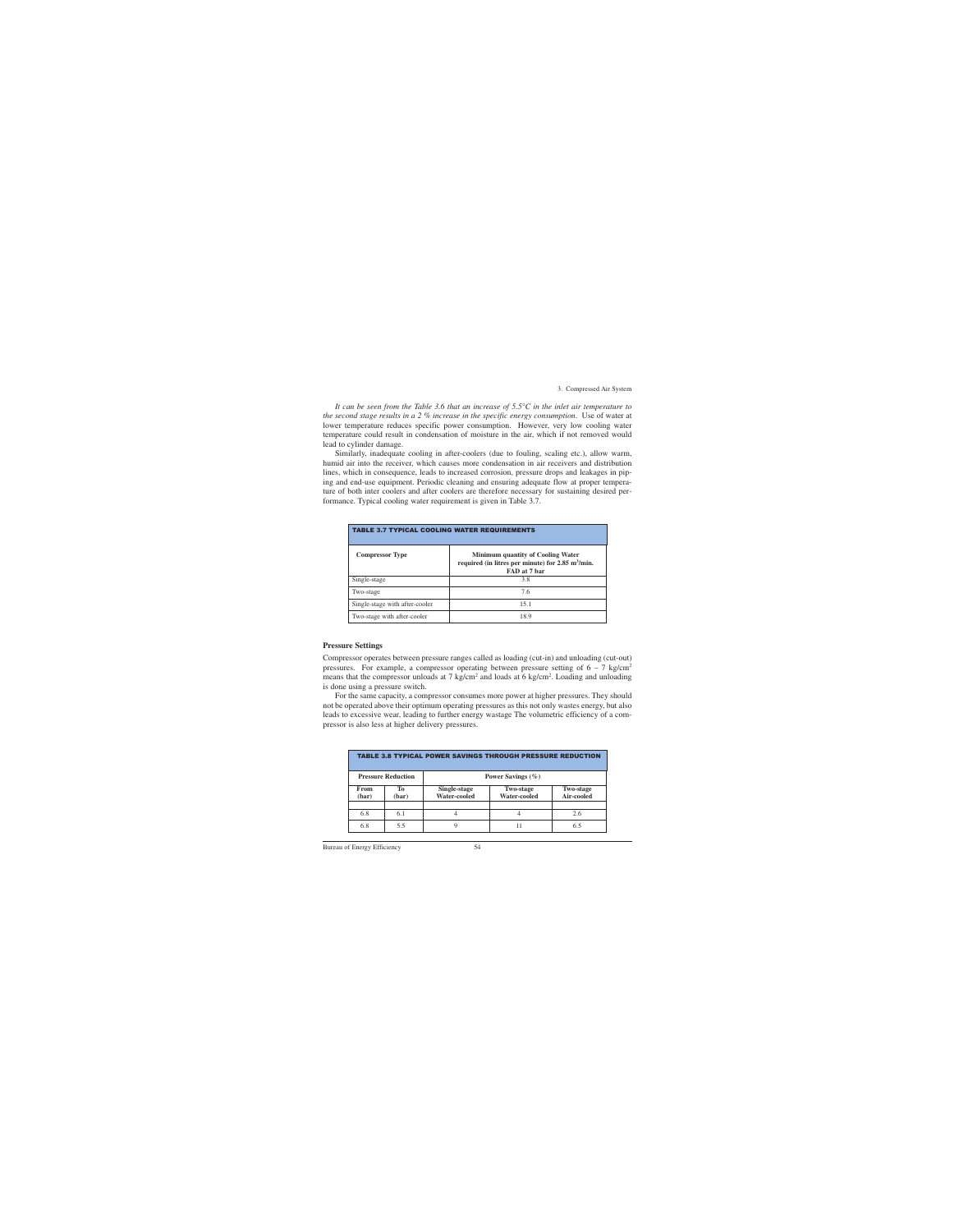#### *Reducing Delivery Pressure:*

The possibility of lowering (optimising) the delivery pressure settings should be explored by careful study of pressure requirements of various equipment, and the pressure drop in the line between the compressed air generation and utilization points. Typical power savings through pressure reduction is shown in Table 3.8.

The pressure switches must be adjusted such that the compressor cuts-in and cuts-out at optimum levels.

*A reduction in the delivery pressure by 1 bar in a compressor would reduce the power consumption by 6 – 10 %.* 

#### *Compressor modulation by Optimum Pressure Settings:*

Very often in an industry, different types, capacities and makes of compressors are connected to a common distribution network. In such situations, proper selection of a right combination of compressors and optimal modulation of different compressors can conserve energy.

Where more than one compressor feeds a common header, compressors have to be operated in such a way that the cost of compressed air generation is minimal.

- If all compressors are similar, the pressure setting can be adjusted such that only one compressor handles the load variation, whereas the others operate more or less at full load.
- If compressors are of different sizes, the pressure switch should be set such that only the smallest compressor is allowed to modulate (vary in flow rate).
- If different types of compressors are operated together, unload power consumptions are significant. The compressor with lowest no load power must be modulated.
- In general, the compressor with lower part load power consumption should be modulated.
- Compressors can be graded according to their specific energy consumption, at different pressures and energy efficient ones must be made to meet most of the demand (see Table 3.9).

| TABLE 3.9 TYPICAL SPECIFIC POWER CONSUMPTION OF RECIPROCATING<br><b>COMPRESSORS (BASED ON MOTOR INPUT)</b> |                             |                                                           |  |  |
|------------------------------------------------------------------------------------------------------------|-----------------------------|-----------------------------------------------------------|--|--|
| <b>Pressure bar</b>                                                                                        | <b>No. of Stages</b>        | <b>Specific Power kW/170</b><br>$m^3/hour$ (kW / 100 cfm) |  |  |
|                                                                                                            |                             | 6.29                                                      |  |  |
| 2                                                                                                          |                             | 9.64                                                      |  |  |
| 3                                                                                                          |                             | 13.04                                                     |  |  |
| 4                                                                                                          | $\mathfrak{D}$              | 14.57                                                     |  |  |
| 7                                                                                                          | $\mathfrak{D}$              | 18.34                                                     |  |  |
| 8                                                                                                          | $\mathcal{D}_{\mathcal{L}}$ | 19.16                                                     |  |  |
| 10                                                                                                         | $\mathfrak{D}$              | 21.74                                                     |  |  |
| 15                                                                                                         | $\mathfrak{D}$              | 26.22                                                     |  |  |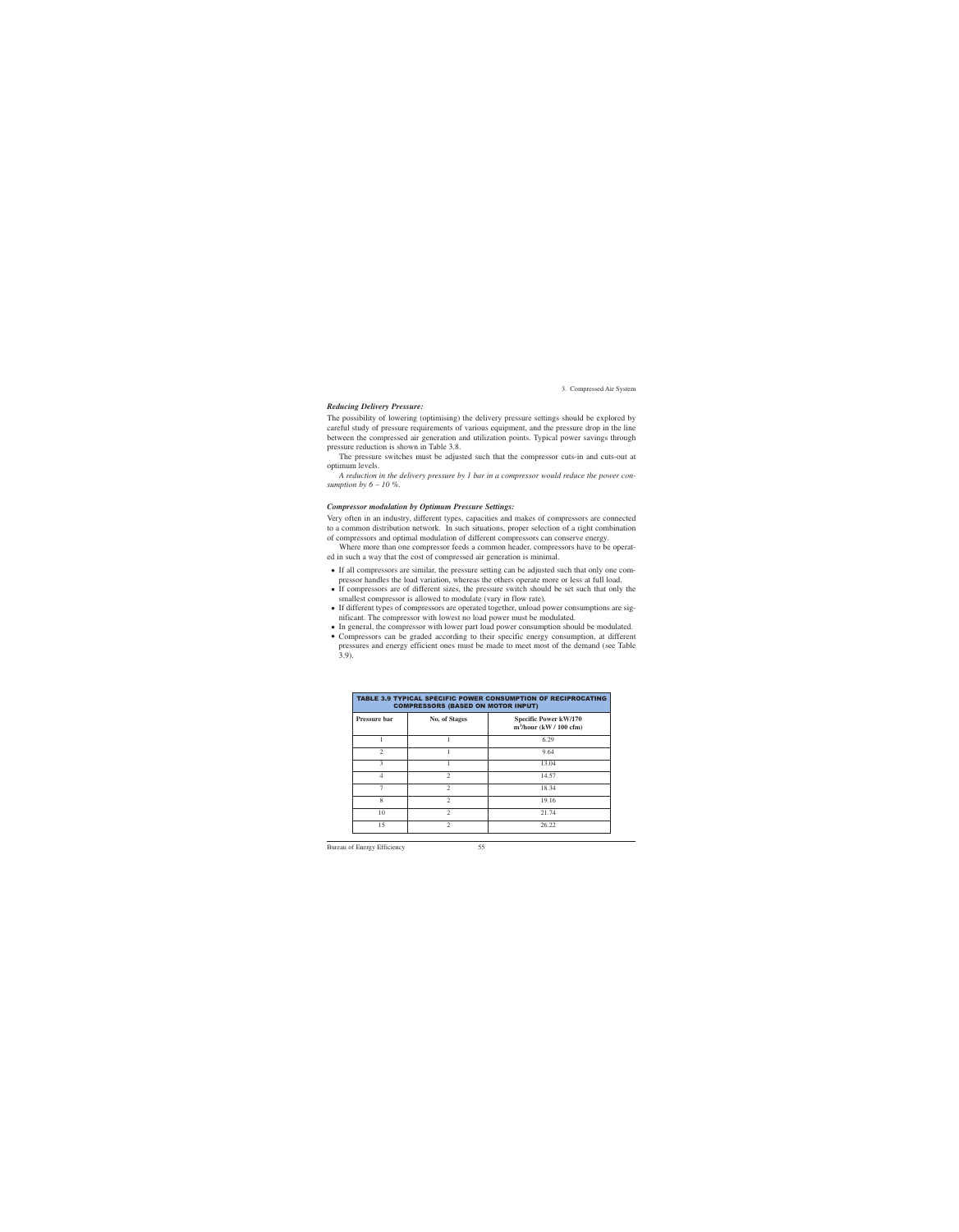### **EXAMPLE**

#### *Compressor modulation*

Assessing compressed air system study for a plant section gave following results. Comment on the results?

- Compressors on line A, B, C, D, E (all reciprocating type)
- Trial observation Summary

| <b>Compressor</b><br><b>Reference</b> | <b>Measured Capacity</b><br>CMM ( $@$ 7 kg/ cm <sup>2</sup> ) | 'On' Load<br>kW | 'Unload' kW | <b>Load Time</b><br>Min. | <b>Unload Time</b><br>Min. |
|---------------------------------------|---------------------------------------------------------------|-----------------|-------------|--------------------------|----------------------------|
| А                                     | 13.17                                                         | 115.30          | 42.3        | Full time*               | Nil                        |
| B                                     | 12.32                                                         | 117.20          | 51.8        | Full time*               | Nil                        |
| C                                     | 13.14                                                         | 108.30          | 43.3        | Full time*               | Nil                        |
| D                                     | 12.75                                                         | 104.30          | 29.8        | Full time*               | Nil                        |
| E                                     | 13.65                                                         | 109.30          | 39.3        | 5.88 min.                | 39.12 min.                 |

\* Compressors running in load conditions and not getting unloaded during normal operations.

## **Comments:**

- For a cycle time of 45 minutes  $(39.12 + 5.88)$ 
	- i) Compressed air generated in  $m<sup>3</sup>$  $= 45 (13.17) + 45 (12.32) + 45 (13.14) + 45 (12.75) + 5.88 (13.65)$  $= 2392.36$  m<sup>3</sup>
	- ii) Power consumption kWh  $= 45/60 (115.3) + 45/60 (117.20) + 45 / 60 (108.3) + 45/60 (104.3) + 5.88/60 (109.30)$  $+$  (39.12) / 60) 39.3
		- $= 370.21$  kWh / 45 Minutes
	- iii) Compressed air generation actual capacity on line in  $m<sup>3</sup>$  $= 45$  [ 13.17 + 12.32 + 13.14 + 12.75 + 13.65 ] = 2926.35 m<sup>3</sup>
	- a) The consumption rate of the section connected  $= 2392.36 / 45 = 53.16$  m<sup>3</sup>/minute
	- b) Compressor air drawal as a  $%$  of capacity on line is  $=$  [2392.36 / 2926.35 ]  $\times$  100  $=$  81.75 %
	- c) Specific power consumption =  $370.21 / 2392.36 = 0.155 \text{ kW/m}^3$
	- d) Idle power consumption due to unload operation = 25.62 kWh in every 45 minutes cycle i.e., 34.16 kWh every hour.
	- e) It would be favorable in short term and energy efficient to keep the compressor 'D' in cycling mode on account of lower un-load losses and hence capacity. Speed of the compressor can also be reduced by reducing motor pulley size.
	- f) A suitable smaller capacity compressor can be planned to replace the compressor with highest unload losses.
	- g) An investigation is called for, as to why such a large variation of unload power drawn, exists although all compressors have almost the same rated capacity.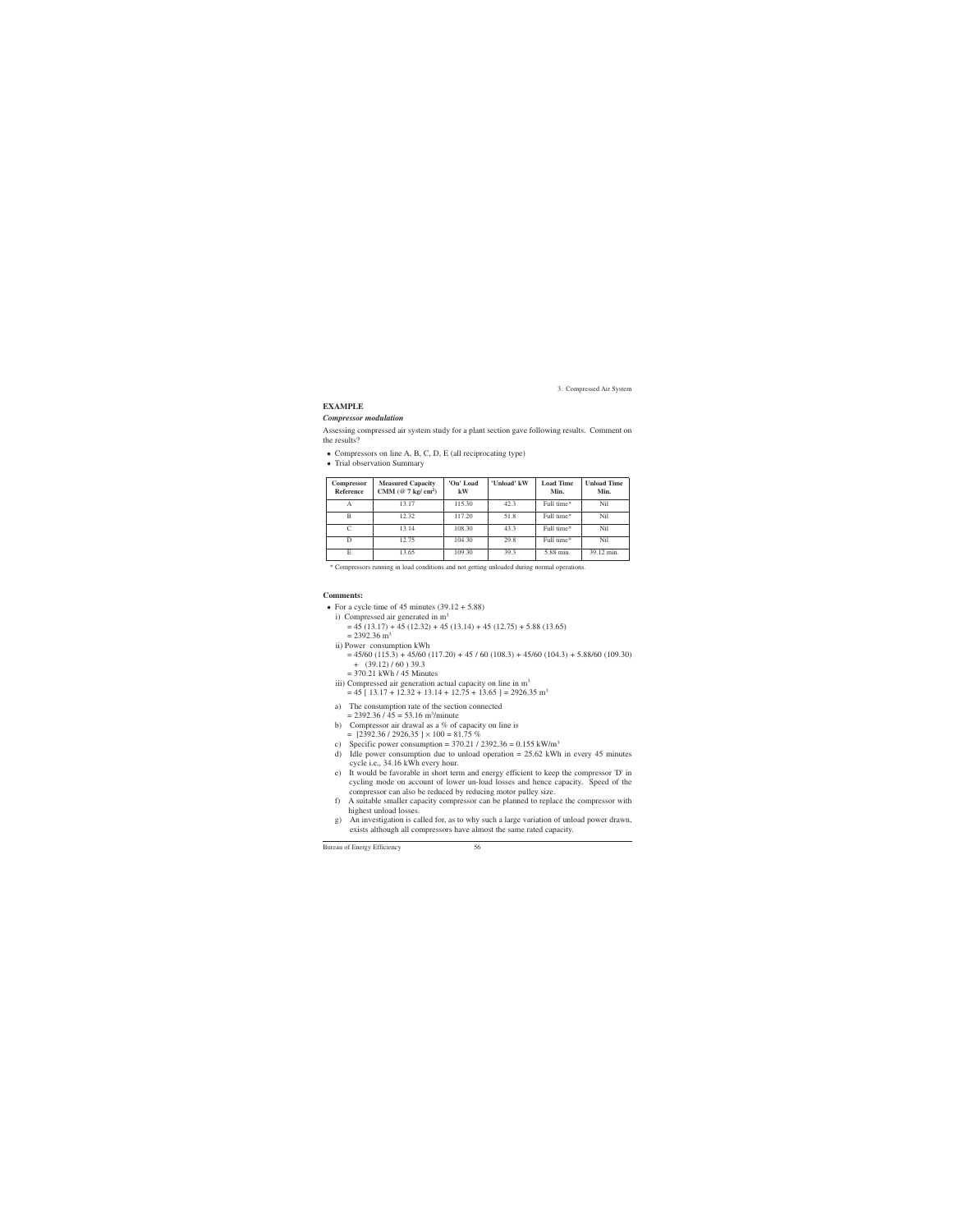#### *Segregating low and high pressure air requirements*

If the low-pressure air requirement is considerable, it is advisable to generate low pressure and high-pressure air separately, and feed to the respective sections instead of reducing the pressure through pressure reducing valves, which invariably waste energy.

#### *Minimum pressure drop in air lines*

Excess pressure drop due to inadequate pipe sizing, choked filter elements, improperly sized couplings and hoses represent energy wastage. The Table 3.10 illustrates the energy wastage, if the pipes are of smaller diameter.

*Typical acceptable pressure drop in industrial practice is 0.3 bar in mains header at the farthest point and 0.5 bar in distribution system.*

| <b>TABLE 3.10 TYPICAL ENERGY WASTAGE DUE TO SMALLER PIPE</b><br>DIAMETER FOR 170 m <sup>3</sup> /h (100 CFM) FLOW |                                       |                                        |  |  |  |
|-------------------------------------------------------------------------------------------------------------------|---------------------------------------|----------------------------------------|--|--|--|
| <b>Pipe Nominal Bore (mm)</b>                                                                                     | Pressure drop (bar) per<br>100 meters | <b>Equivalent power losses</b><br>(kW) |  |  |  |
| 40                                                                                                                | 1.80                                  | 9.5                                    |  |  |  |
| 50                                                                                                                | 0.65                                  | 3.4                                    |  |  |  |
| 65                                                                                                                | 0.22                                  | 1.2                                    |  |  |  |
| 80                                                                                                                | 0.04                                  | 0.2                                    |  |  |  |
| 100                                                                                                               | 0.02                                  | 0.1                                    |  |  |  |

### *Equivalent lengths of fittings*

Not only piping, but also fitting are a source of pressure losses. Typical pressure losses for various fitting are given in Table 3.11.

| <b>TABLE 3.11 RESISTANCE OF PIPE FITTINGS IN EQUIVALENT LENGTHS (IN METRES)</b> |      |      |      |      |                                |      |      |      |      |      |
|---------------------------------------------------------------------------------|------|------|------|------|--------------------------------|------|------|------|------|------|
| <b>Type of Fitting</b>                                                          |      |      |      |      | <b>Nominal Pipe Size in mm</b> |      |      |      |      |      |
|                                                                                 | 15   | 20   | 25   | 32   | 40                             | 50   | 65   | 80   | 100  | 125  |
| Gate Valve                                                                      | 0.11 | 0.14 | 0.18 | 0.27 | 0.32                           | 0.40 | 0.49 | 0.64 | 0.91 | 1.20 |
| Tee 90° long bend                                                               | 0.15 | 0.18 | 0.24 | 0.38 | 0.46                           | 0.61 | 0.76 | 0.91 | 1.20 | 1.52 |
| Elbow                                                                           | 0.26 | 0.37 | 0.49 | 0.67 | 0.76                           | 1.07 | 1.37 | 1.83 | 2.44 | 3.20 |
| Return bend                                                                     | 0.46 | 0.61 | 0.76 | 1.07 | 1.20                           | 1.68 | 1.98 | 2.60 | 3.66 | 4.88 |
| Outlet of tee<br>globe valve                                                    | 0.76 | 1.07 | 1.37 | 1.98 | 2.44                           | 3.36 | 3.96 | 5.18 | 7.32 | 9.45 |

Bureau of Energy Efficiency 57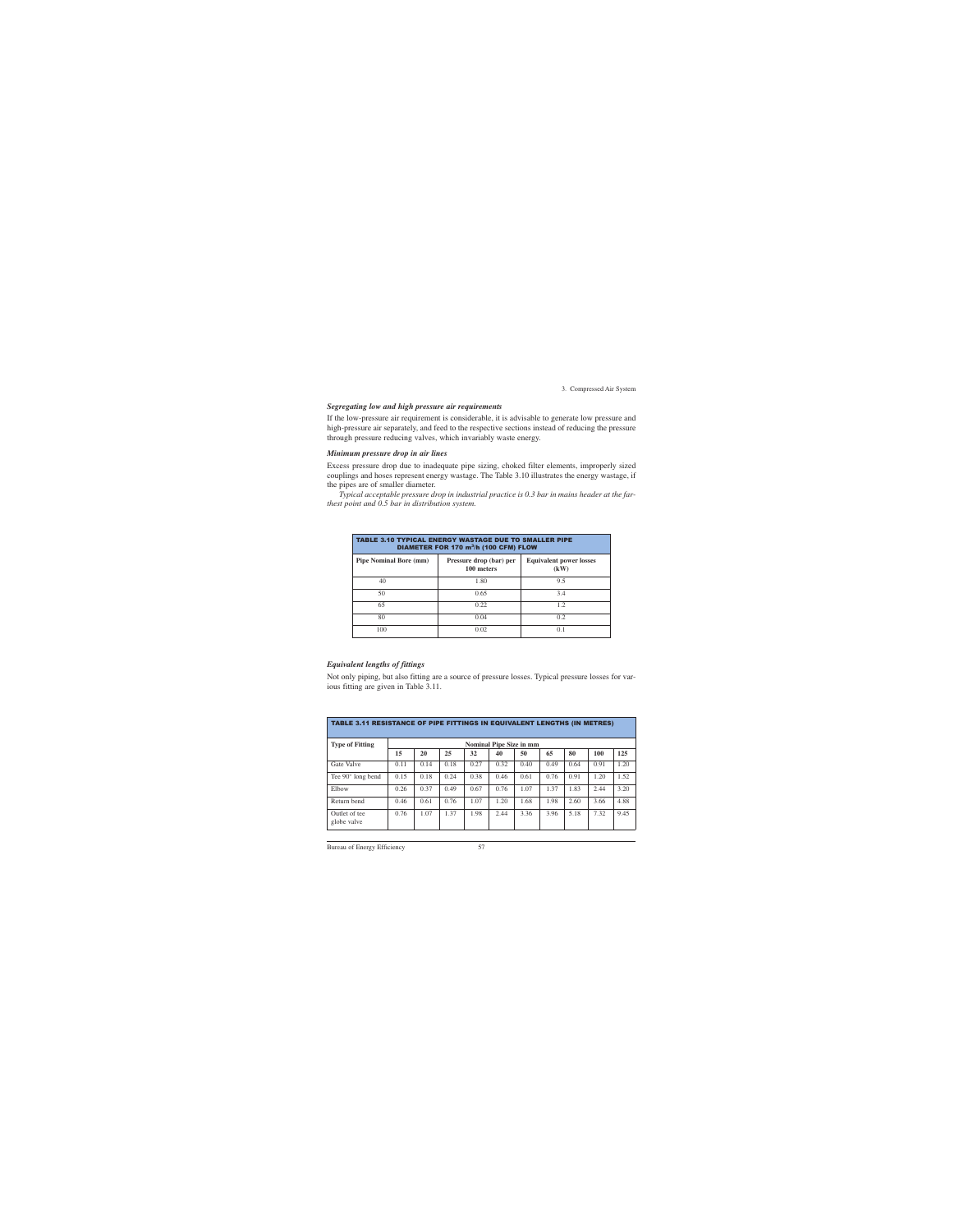#### *Blowers in place of Compressed Air System*

Since the compressed air system is already available, plant engineer may be tempted to use compressed air to provide air for low-pressure applications such as agitation, pneumatic conveying or combustion air. Using a blower that is designed for lower pressure operation will cost only a fraction of compressed air generation energy and cost.

#### *Capacity Control of Compressors*

In many installations, the use of air is intermittent. Therefore, some means of controlling the output flow from the compressor is necessary. The type of capacity control chosen has a direct impact on the compressor power consumption. Some control schemes commonly used are discussed below:

#### *Automatic On / Off Control:*

Automatic On /Off control, as its name implies, starts or stops the compressor by means of a pressure activated switch as the air demand varies. This is a very efficient method of controlling the capacity of compressor, where the motor idle-running losses are eliminated, as it completely switches off the motor when the set pressure is reached. This control is suitable for small compressors.

### *Load and Unload:*

This is a two-step control where compressor is loaded when there is air demand and unloaded when there is no air demand. During unloading, a positive displacement compressor may consume up to 30 % of the full load power, depending upon the type, configuration, operation and maintenance practices.

#### *Multi-step Control:*

Large capacity reciprocating compressors are usually equipped with a multi-step control. In this type of control, unloading is accomplished in a series of steps,  $(0\%, 25\%, 50\%, 75\% \& 100)$ %) varying from full load down to no-load (see Table 3.12).

| <b>TABLE 3.12 POWER CONSUMPTION OF A TYPICAL</b><br><b>RECIPROCATING COMPRESSOR AT VARIOUS LOADS</b> |                                           |  |  |  |
|------------------------------------------------------------------------------------------------------|-------------------------------------------|--|--|--|
| Load $\%$                                                                                            | Power Consumption as % of full load Power |  |  |  |
| 100                                                                                                  | 100                                       |  |  |  |
| 75                                                                                                   | $76 - 77$                                 |  |  |  |
| 50                                                                                                   | $52 - 53$                                 |  |  |  |
| 25                                                                                                   | $27 - 29$                                 |  |  |  |
|                                                                                                      | $10 - 12$                                 |  |  |  |

### *Throttling Control:*

The capacity of centrifugal compressors can be controlled using variable inlet guide vanes. However, another efficient way to match compressor output to meet varying load requirements is by speed control (see Table 3.13).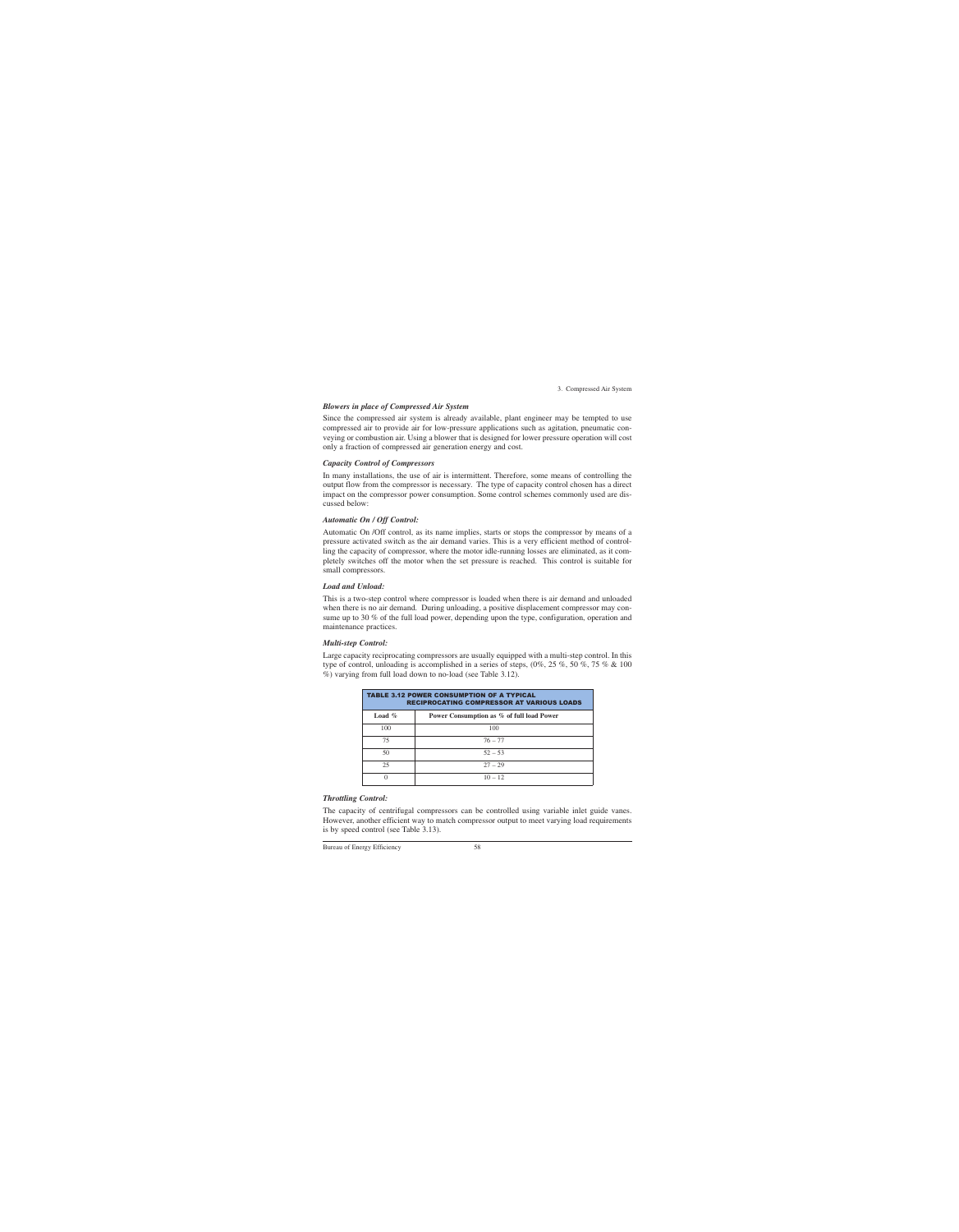| TABLE 3.13 TYPICAL PART LOAD GAS COMPRESSION :POWER INPUT FOR<br><b>SPEED AND VANE CONTROL OF CENTRIFUGAL COMPRESSORS</b> |                                             |                                            |  |  |
|---------------------------------------------------------------------------------------------------------------------------|---------------------------------------------|--------------------------------------------|--|--|
| System Volume, %                                                                                                          | Power Input $(\% )$<br><b>Speed Control</b> | Power Input $(\% )$<br><b>Vane Control</b> |  |  |
| 111                                                                                                                       | 120                                         |                                            |  |  |
| 100                                                                                                                       | 100                                         | 100                                        |  |  |
| 80                                                                                                                        | 76                                          | 81                                         |  |  |
| 60                                                                                                                        | 59                                          | 64                                         |  |  |
| 40                                                                                                                        | 55                                          | 50                                         |  |  |
| 20                                                                                                                        | 51                                          | 46                                         |  |  |
| 0                                                                                                                         | 47                                          | 43                                         |  |  |

At low volumetric flow (below 40 %), vane control may result in lower power input compared to speed control due to low efficiency of the speed control system. For loads more than 40 %, speed control is recommended.

#### *Avoiding Misuse of Compressed Air:*

Misuse of compressed air for purposes like body cleaning, liquid agitation, floor cleaning, drying, equipment cooling and other similar uses must be discouraged. Wherever possible, lowpressure air from a blower should be substituted for compressed air, for example secondary air for combustion in a boiler / furnace.

The following Table 3.14 gives an idea of savings by stopping use of compressed air by choosing alternative methods to perform the same task.

• Electric motors can serve more efficiently than air-driven rotary devices, wherever applicable. The Table gives the comparison of pneumatic grinders and electrical grinders.

| <b>TABLE 3.14 TYPICAL POWER REQUIREMENTS FOR PNEUMATIC AND</b><br><b>ELECTRICAL TOOLS</b> |              |                 |                                      |               |  |  |
|-------------------------------------------------------------------------------------------|--------------|-----------------|--------------------------------------|---------------|--|--|
| <b>Tool</b>                                                                               | Wheel dia mm | Speed rpm       | Air Cons. $m^3/h$                    | Power kW      |  |  |
| Pneumatic angle grinder                                                                   | 150          | 6000            | $102 \text{ m}^3/\text{h}$ at 6 bar  | 10.2          |  |  |
| Electric angle grinder                                                                    | 150          | $5700 - 8600$   | N.A.                                 | $1.95 - 2.90$ |  |  |
| Pneumatic jet grinder                                                                     | 35           | 30000           | $32.3 \text{ m}^3/\text{h}$ at 6 bar | 3.59          |  |  |
| Electric straight grinder                                                                 | 25           | $22900 - 30500$ | N.A.                                 | 0.18          |  |  |

It may be noted that in some areas use of electric tools are not permitted due to safety constraints, especially places where inflammable vapours are present in the environment. It should always be remembered that safety consideration always override energy conservation.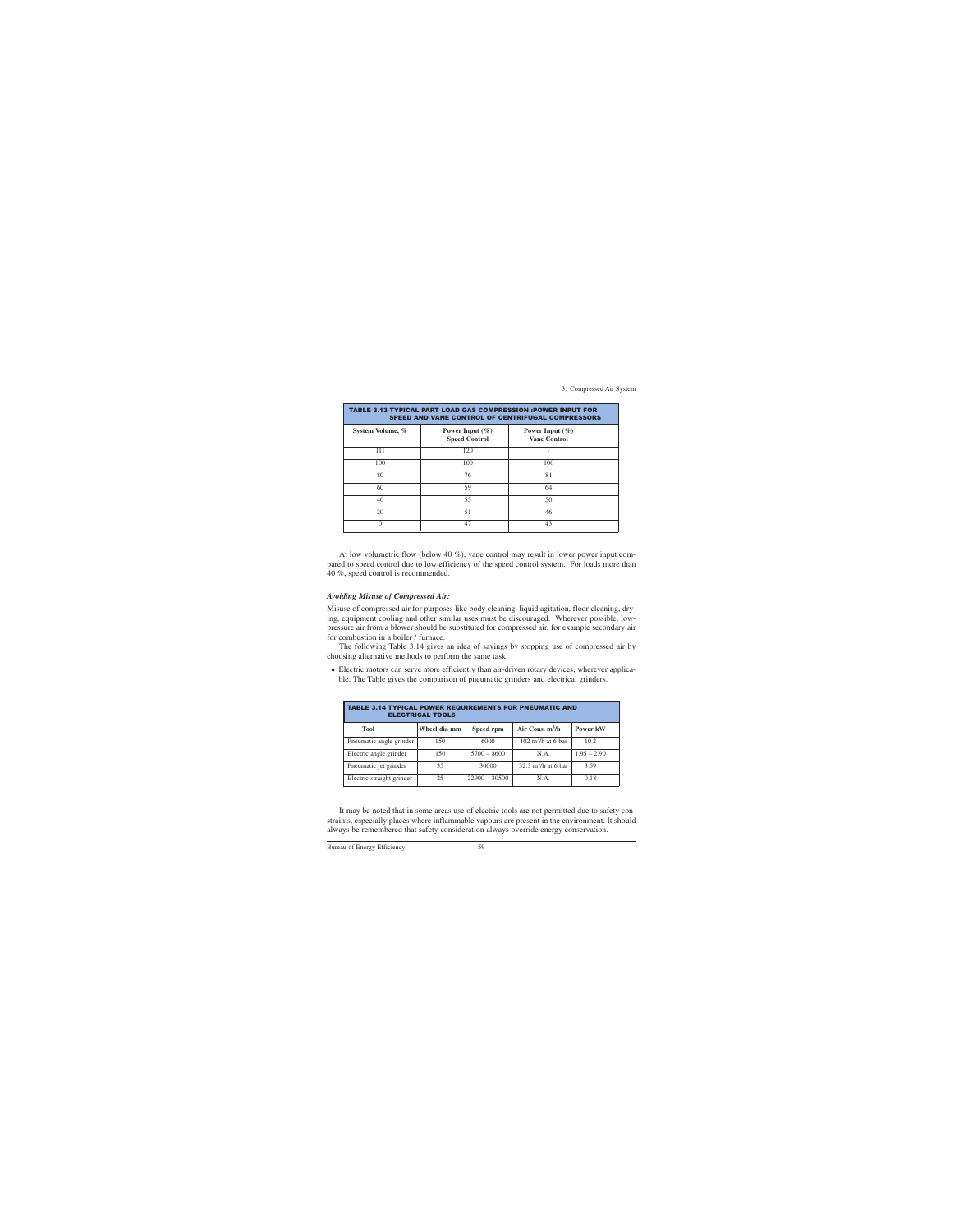- In place of pneumatic hoists, electric hoists can be used.
- Material conveying applications by blower systems can be replaced preferably by a combination of belt / screw conveyers and bucket elevators. In a paper manufacturing facility, compressed air was used for conveying wood chips. The equivalent power consumption was 77 kW. This method of conveying was replaced by blower system consuming only 7 kW, a saving of 70 kW. This has also been widely applied in cement industry where pneumatic conveying has been replaced by bucket and screw conveyor resulting in significant energy reduction.
- When moving air really is required for an application, often sources other than compressed air can do the job. For applications



Compressed air flows through the inlet (1) into an annular chamber (2). It is then throttled through a small ring nozzle (3) at high velocity. This primary air stream adheres to the coanda profile (4), which directs it toward the outlet. A low pressure area is created at the center (5) inducing a high volume flow of surrounding air into the primary airstream. The combined flow of primary and surrounding air

like blowing of components, use of compressed *air amplifiers (see Figure)*, blowers or gravity-based systems may be possible. Brushes can sweep away debris from work in progress as effectively as high-pressure air. Blowers can be also used for this purpose. Many applications do not require clean, dry, high-pressure and expensive 6 bar or 7 bar compressed air rather, only moving air is needed to blow away debris, provide cooling, or other functions. In these cases, local air fans or blowers may satisfy the need for moving air much economically. If a ¼" hose pipe is kept open at a 7 bar compressed air line for cleaning for at least 1000 hours / annum, it can cost about Rs. 1.0 lakhs / annum. If absolutely necessary, compressed air should be used only with blow guns to keep the air pressure below 2 bar.

- For applications, where compressed air is indispensable for cleaning internal crevices of machines etc., installation of a separate cleaning air header with a main isolation valve may be considered. The main valve should be opened only for a few, well-defined time periods during the whole day; no connections for cleaning should be provided from process or equipment air lines.
- Replacement of pneumatically operated air cylinders by hydraulic power packs can be considered.
- Vacuum systems are much more efficient than expensive venturi methods, which use expensive compressed air rushing past an orifice to create a vacuum.
- Mechanical stirrers, conveyers, and low-pressure air will mix materials far more economically than high-pressure compressed air.

## *Avoiding Air Leaks and Energy Wastage:*

The major opportunity to save energy is in the prevention of leaks in the compressed air system. Leaks frequently occur at air receivers, relief valves, pipe and hose joints, shut off valves, quick release couplings, tools and equipment. In most cases, they are due to poor maintenance and sometimes, improper installations etc.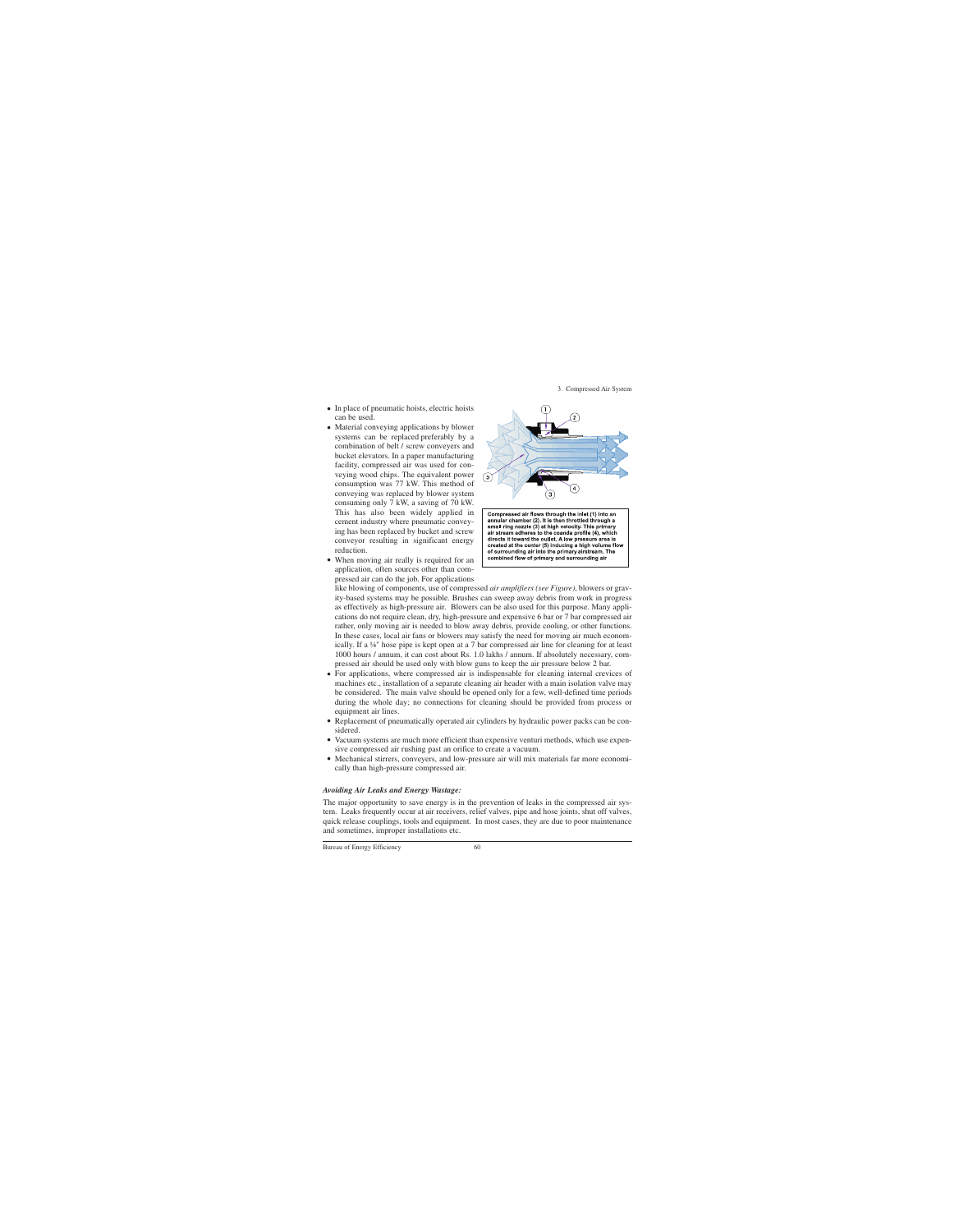#### *Air leakages through Different Size Orifices*

| TABLE 3.15 DISCHARGE OF AIR (m <sup>3</sup> /MINUTE) THROUGH ORIFICE<br>(ORIFICE CONSTANT $C_d - 1.0$ ) |                  |                |                |                |                |                 |                   |
|---------------------------------------------------------------------------------------------------------|------------------|----------------|----------------|----------------|----------------|-----------------|-------------------|
| <b>Gauge Pressure</b><br>Bar                                                                            | $0.5 \text{ mm}$ | $1 \text{ mm}$ | $2 \text{ mm}$ | $3 \text{ mm}$ | $5 \text{ mm}$ | $10 \text{ mm}$ | $12.5 \text{ mm}$ |
| 0.5                                                                                                     | 0.06             | 0.22           | 0.92           | 2.1            | 5.7            | 22.8            | 35.5              |
| 1.0                                                                                                     | 0.08             | 0.33           | 1.33           | 3.0            | 8.4            | 33.6            | 52.5              |
| 2.5                                                                                                     | 0.14             | 0.58           | 2.33           | 5.5            | 14.6           | 58.6            | 91.4              |
| 5.0                                                                                                     | 0.25             | 0.97           | 3.92           | 8.8            | 24.4           | 97.5            | 152.0             |
| 7.0                                                                                                     | 0.33             | 1.31           | 5.19           | 11.6           | 32.5           | 129.0           | 202.0             |

The Table 3.15 gives the amount of free air wasted for different nozzles sizes and pressure.

## *Cost of Compressed Air Leakage:*

It may be seen from Table 3.16 that any expenditure on stopping leaks would be paid back through energy saving.

| <b>TABLE 3.16 COST OF AIR LEAKAGE</b> |                  |                                 |  |  |  |
|---------------------------------------|------------------|---------------------------------|--|--|--|
| <b>Orifice Size mm</b>                | <b>kW</b> Wasted | * Cost of air leakage (Rs/Year) |  |  |  |
| 0.8                                   | 0.2              | 8000                            |  |  |  |
| 1.6                                   | 0.8              | 32000                           |  |  |  |
| 3.1                                   | 3.0              | 120000                          |  |  |  |
| 6.4                                   | 12.0             | 480000                          |  |  |  |

\* based on Rs. 5 / kWh; 8000 operating hours; air at 7.0 bar

### **Steps in simple shop-floor method for leak quantification**

- Shut off compressed air operated equipments (or conduct test when no equipment is using compressed air).
- Run the compressor to charge the system to set pressure of operation
- Note the sub-sequent time taken for 'load' and 'unload' cycles of the compressors. For accuracy, take ON  $&$  OFF times for  $8 - 10$  cycles continuously. Then calculate total 'ON' Time (T) and Total 'OFF' time (t).
- The system leakage is calculated as:

$$
\%\text{\}\overline{\text{leakage}} = \frac{T}{(T+t)} \times 100
$$

(or) System leakage quantity  $(m^3 / \text{min})$ ,  $q = \frac{T}{(T+t)} xQ$ 

- $Q =$ Compressor capacity  $(m^3/\text{min})$
- $T =$  Time on load in minutes
- $t =$  Time on unload in minutes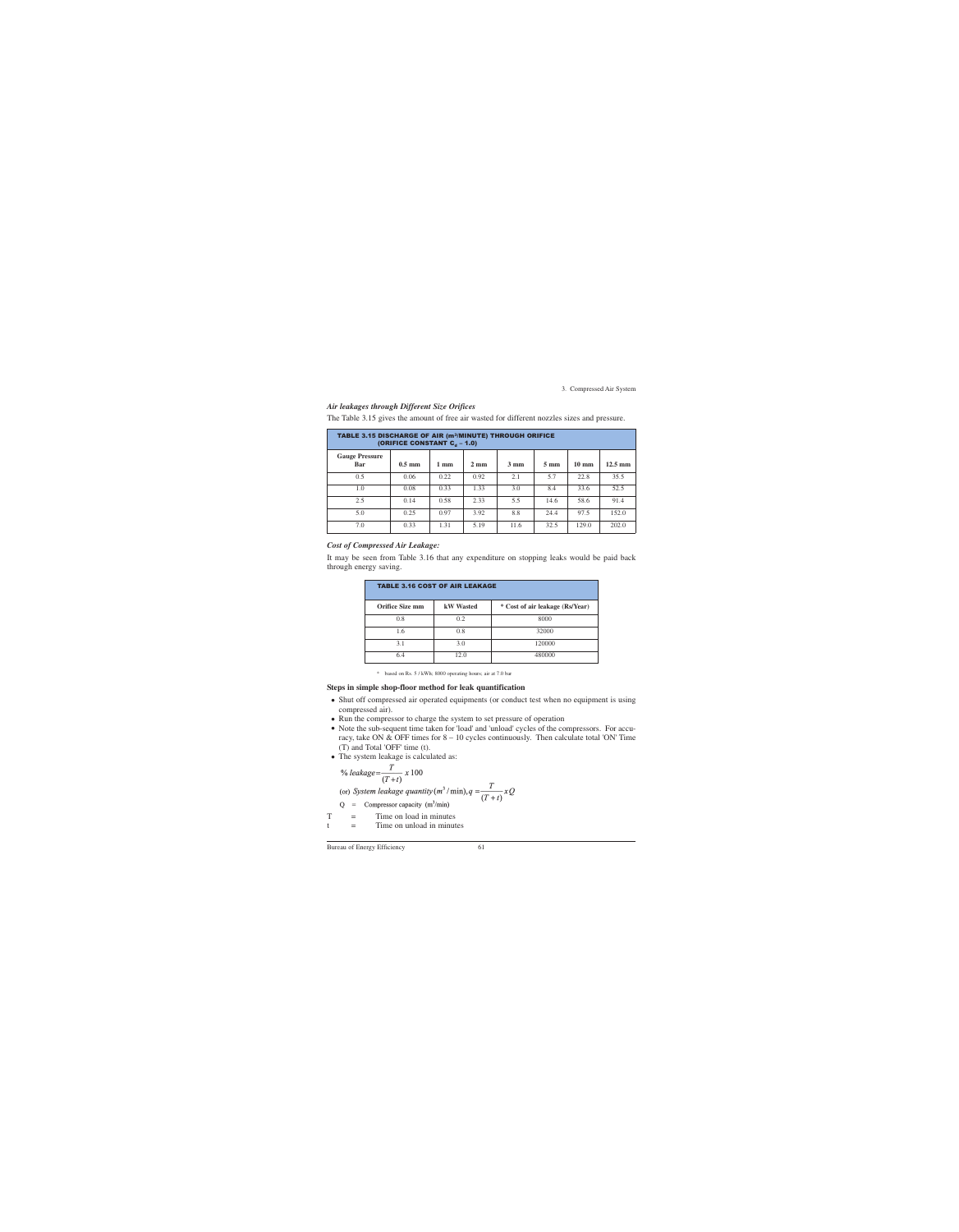### **EXAMPLE**

*In the leakage test in a process industry, following results were observed*

| Compressor capacity $(m^3/minute)$                                             | $=$ $-$ | 35              |
|--------------------------------------------------------------------------------|---------|-----------------|
| Cut in pressure, $kg/cm2(g)$                                                   | $=$     | 6.8             |
| Cut out pressure, $kg/cm2(g)$                                                  | $=$ $-$ | 7.5             |
| Load kW drawn                                                                  | $=$ $-$ | 188 kW          |
| Unload kW drawn                                                                | $=$     | 54 kW           |
| Average 'Load' time, T                                                         |         | $=$ 1.5 minutes |
| Average 'Unload' time, t                                                       | $=$ $-$ | 10.5 minutes    |
| Commant on legislage quantity and evoidable loss of november to aim legislages |         |                 |

Comment on leakage quantity and avoidable loss of power due to air leakages.

| a) Leakage quantity ( $m^3/minute$ ), q =          | $\frac{(1.5)}{(1.5)+(10.5)} \times 35$                                     |
|----------------------------------------------------|----------------------------------------------------------------------------|
|                                                    | 4.375 $m^3/m$ in                                                           |
| b) Leakage quantity per day,<br>$(m^3/day)$        | $4.375$ x 24 x 60 = 6300 m <sup>3</sup> /day                               |
| c) Specific power for compressed<br>air generation | 188 kW $/(35 \times 60)$ m <sup>3</sup> /hr<br>$0.0895$ kWh/m <sup>3</sup> |
| Energy lost due to leakages/day $=$                | $0.0895$ x $6300 = 564$ kWh                                                |

#### *Leakage Detection by Ultrasonic Leak Detector:*

Leakage tests are conducted by a Leak Detector having a sensing probe, which senses when there are leakage in compressed air systems at high temperatures-beneath insulated coverings, pipelines, manifolds etc.

The leak is detected by ultrasonic vibration. Leak testing is done by observing and locating sources of ultrasonic vibrations created by turbulent flow of gases passing through leaks in pressurized or evacuated systems.

### **Line Moisture Separator and Traps**

Although, in an ideal system, all cooling and condensing of air should be carried out before the air leaves the receiver, this is not very often achieved in practice. The amount of condensation, which takes place in the lines, depends on the efficiency of moisture extraction before the air leaves the receiver and the temperature in the mains itself. In general, the air main should be given a fall of not less than 1 m in 100 m in the direction of air flow, and the distance between drainage points should not exceed 30m.

Drainage points should be provided using equal tees, as it assists in the separation of water. Whenever a branch line is taken off from the mains it should leave at the top so that any water in the main does not fall straight into the plant equipment. Further, the bottom of the falling pipe should also be drained.

## **Compressed Air Filter**

Although, some water, oil and dirt are removed by the separators and traps in the mains, still some are always left, which are carried over along with compressed air. Moreover, pipe systems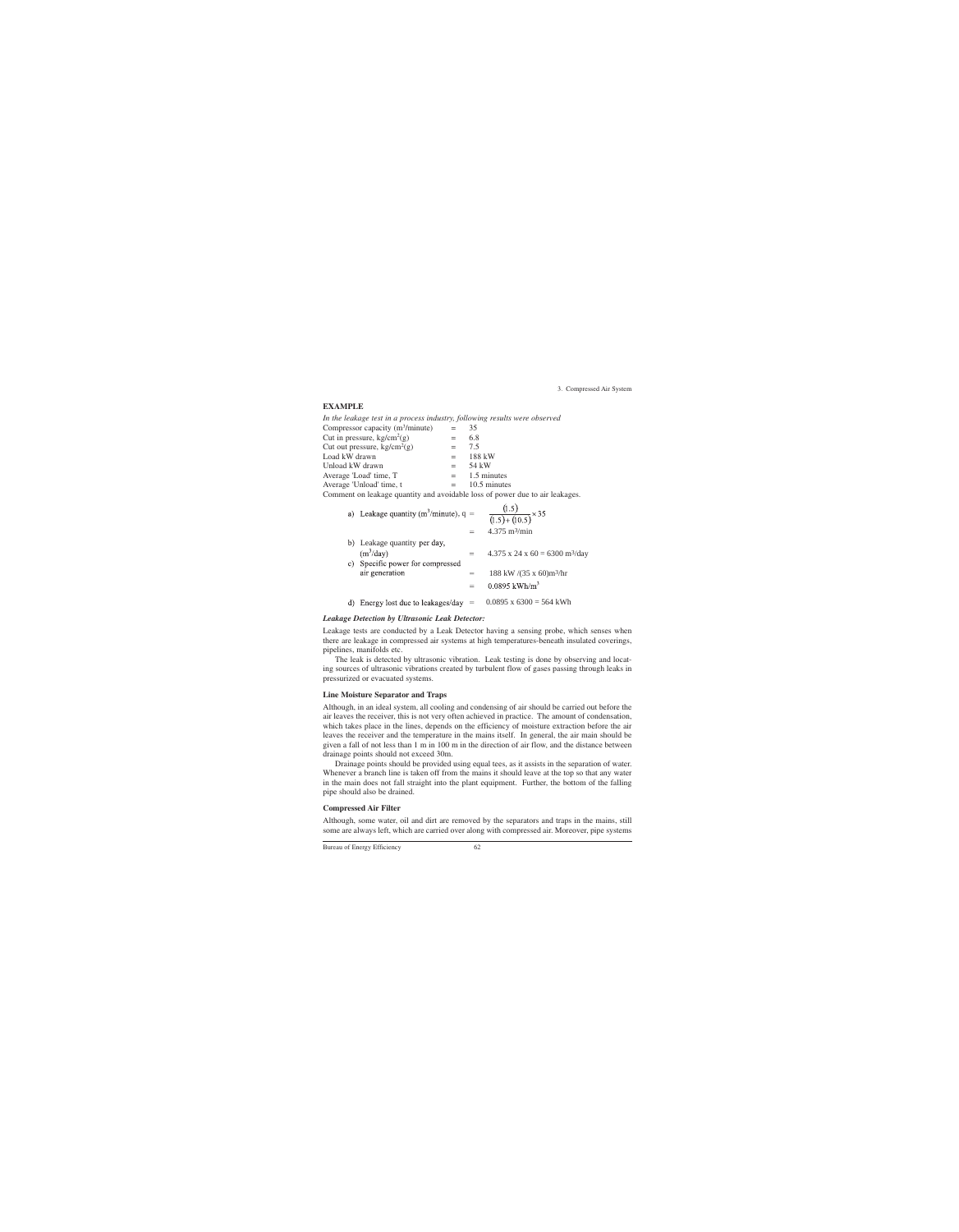accumulate scale and other foreign matters, such as small pieces of gasket material, jointing compounds etc. Burnt compressor oil may also be carried over in pipe work, and this, with other contaminants, forms a gummy substance. To remove these, all of which are liable to have harmful effects on pneumatic equipment, the air should be filtered as near as possible to the point of use. Water and oil collected in the filter sump must be drained off; because if the level is allowed to build up, it is forced through the filter element into the very system it is designed to protect.

#### **Regulators**

In many instances, pneumatic operations are to be carried out at a lower pressure than that of the main supply. For these applications, pressure regulators are required to reduce the pressure to the required value and also to ensure that it remains reasonably constant at the usage point.

#### **Lubricators**

Where air is used to drive prime movers, cylinders and valves, they should be fitted with a lubricator. Essentially, a lubricator is a reservoir of oil and has been designed so that when air is flowing, a metered amount of oil is fed in mist form into the air stream. This oil is carried with the motive air, to the point of use to lubricate all moving parts. All lubricators require a certain minimum rate of airflow to induce oil into their stream. It is advisable to install filters, regulators and lubricators as close as possible to the equipment being served.

#### **Air Dryers**

There are certain applications where air must be free from moisture and have a lower dew point. Dew point is the temperature at which moisture condenses. This calls for more sophisticated and expensive methods to lower the dew point of compressed air. Three common types of air dryers used are heat-less (absorption), adsorption and refrigerated dryers. They produce dry air with -10<sup>o</sup>C to -40<sup>o</sup>C dew point, depending on the type of dryers. Refer Table 3.17 for moisture content in air and Table 3.18 for typical pressure dew point and power consumption data for dryers.

| <b>TABLE 3.17 MOISTURE CONTENT IN AIR</b> |                              |  |  |  |
|-------------------------------------------|------------------------------|--|--|--|
| Dew point at Atmospheric Pressure °C      | <b>Moisture Content, ppm</b> |  |  |  |
| 0                                         | 3800                         |  |  |  |
| $-5$                                      | 2500                         |  |  |  |
| $-10$                                     | 1600                         |  |  |  |
| $-20$                                     | 685                          |  |  |  |
| $-30$                                     | 234                          |  |  |  |
| $-40$                                     | 80                           |  |  |  |
| $-60$                                     | 6.5                          |  |  |  |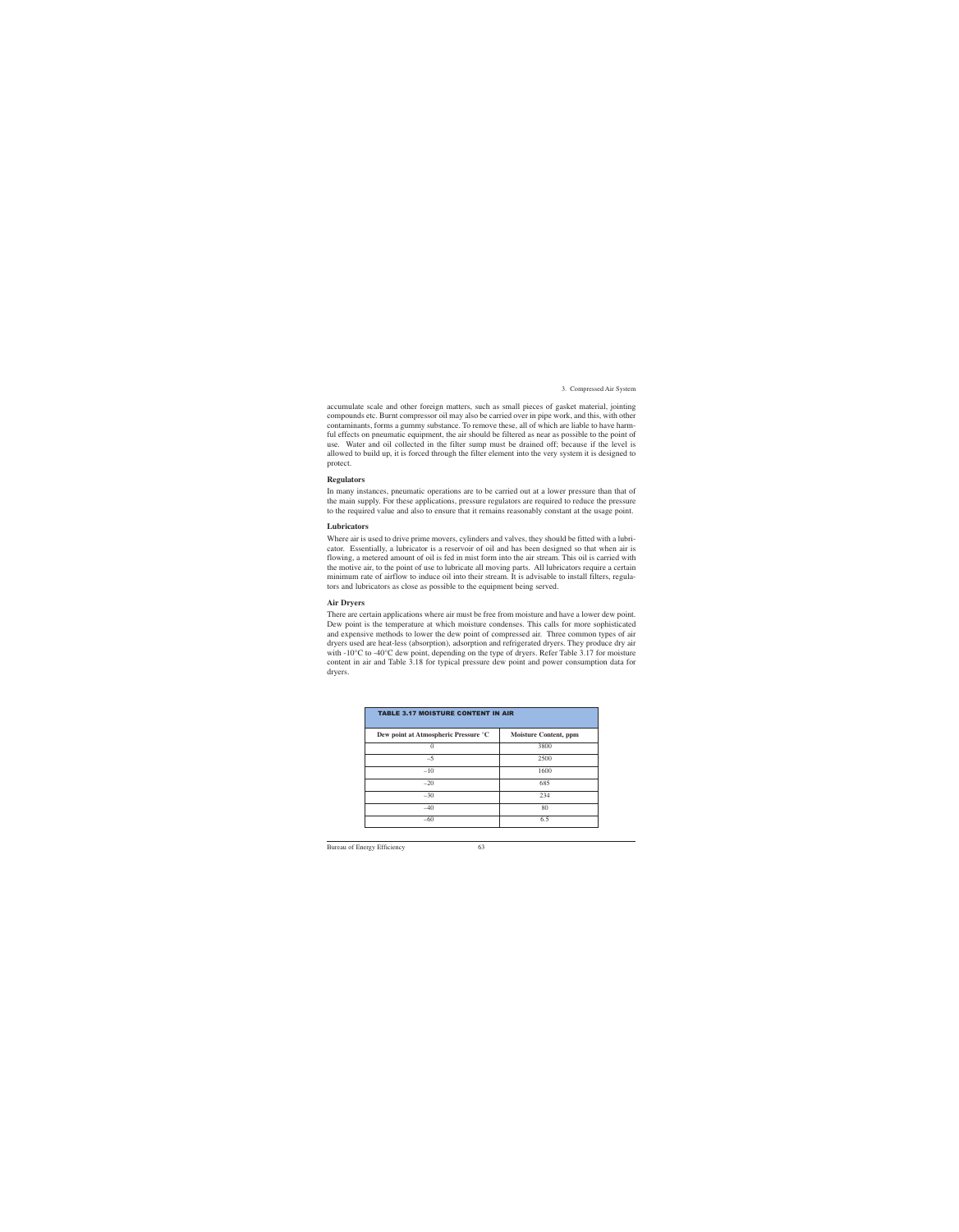| TABLE 3.18 TYPICAL PRESSURE DEW POINT AND POWER<br><b>CONSUMPTION DATA FOR DRYERS</b>                                                |                             |                   |                          |                                                        |  |  |
|--------------------------------------------------------------------------------------------------------------------------------------|-----------------------------|-------------------|--------------------------|--------------------------------------------------------|--|--|
| <b>Type of Dryer</b>                                                                                                                 | Atmospheric<br>Dew Point °C | <b>First Cost</b> | <b>Operating</b><br>Cost | <b>Power Cons.</b><br>For $1000 \text{ m}^3/\text{hr}$ |  |  |
| Refrigeration                                                                                                                        | $-20$                       | Low               | Low                      | $2.9$ kW                                               |  |  |
| Desiccant regenerative (by<br>compressed air purging)                                                                                | $-20$                       | Low               | High                     | $20.7$ kW                                              |  |  |
| Desiccant regenerative (external<br>or internal heating with electrical or<br>steam heater, reduced or<br>no compressed air purging) | $-40$                       | Medium            | Medium                   | 18.0 kW                                                |  |  |
| Desiccant regenerative (using<br>heated low pressure air, no<br>compressed air loss)                                                 | $-40$                       | High              | Low                      | $12.0 \text{ kW}$                                      |  |  |
| Desiccant regenerative (by<br>recovery of heat of compression<br>from compressed air)                                                | $-40$                       | High              | Very low                 | $0.8$ kW                                               |  |  |

#### **Air Receivers**

The air receiver dampens pulsations entering the discharge line from the compressor; serves as a reservoir for sudden or unusually heavy demands in excess of compressor capacity; prevents too frequent loading and unloading (short cycling) of the compressor; and separates moisture and oil vapour, allowing the moisture carried over from the after coolers to precipitate.

The air receiver should be generously sized to give a large cooling surface and even out the pulsation in delivered air pressure from reciprocating compressor. Simple formulae often quoted for air receiver size is to take a value equal to one minute's continuous output of the compressor. However, this should be considered indicative of the minimum size of receiver.

Another approximation can be to size the receiver volume to be 5% of the rated hourly free air output. Providing an air receiver near the load end, where there is sudden high demand lasting for a short period, would avoid the need to provide extra capacity.

#### **Loss of air pressure due to friction**

The loss of pressure in piping is caused by resistance in pipe fittings and valves, which dissipates energy by producing turbulence. The piping system will be designed for a maximum allowable pressure drop of 5 percent from the compressor to the most distant point of use.

#### **Piping layout**

Where possible the piping system should be arranged as a closed loop or "ring main" to allow for more uniform air distribution to consumption points and to equalize pressure in the piping. Separate services requiring heavy air consumption and at long distances from the compressor unit should be supplied by separate main airlines. Pipes are to be installed parallel with the lines of the building, with main and branch headers sloping down toward a dead end. Traps will be installed in airlines at all low points and dead ends to remove condensed moisture. Automatic moisture traps used for this purpose are effective only when the air has been cooled and the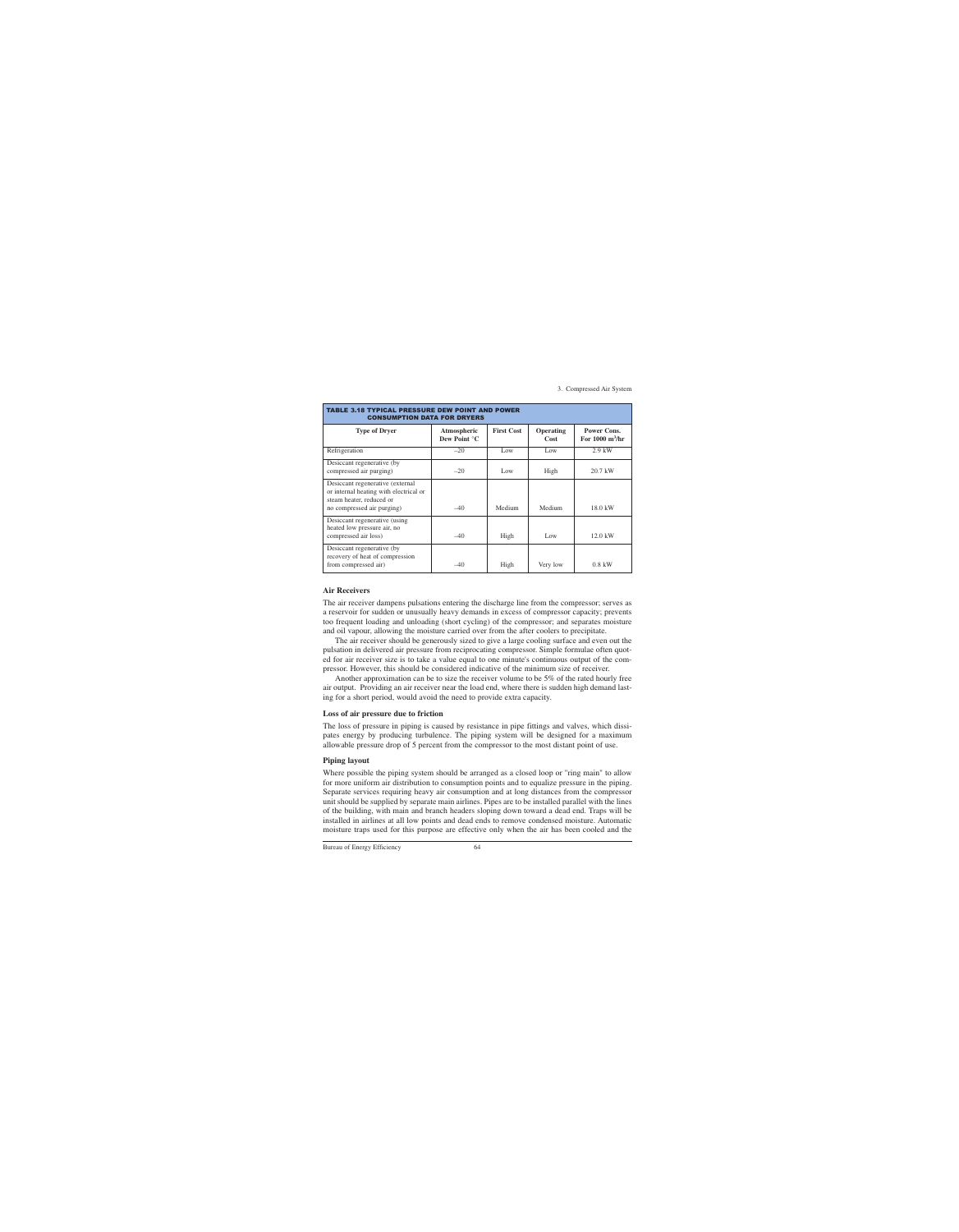moisture has precipitated. Branch headers from compressed air mains will be taken off at the top to avoid picking up moisture.

### **Capacity Utilisation**

In many installations, the use of air is intermittent. This means the compressor will be operated on low load or no load condition, which increases the specific power consumption per unit of air generated. Hence, for optimum energy consumption, a proper compressor capacity control should be selected. The nature of the control device depends on the function to be regulated. One of the objectives of a good compressed air management system would be to minimize unloading to the least as unloading consumes up to 30% of full load power.

One way of doing this is to use a smaller compressor.

Decentralized compressors, as against centralized compressors often serve this purpose better by having the option to switch off when air is not need in a particular section/equipment.

If a compressor is oversized and operates at unloading mode for long periods, an economical way will be to suitably change the pulley size of the motor or compressor and reduce the RPM to de-rate the compressor to a lower capacity.

With decreasing cost of variable speed drives, it has become a viable option to maintain constant pressure in the system and to avoid unloading operations by varying the speed of the compressor. However, caution should be taken for operations at very low speeds, since it will affect the lubricating system. This can be overcome by providing a separate lube oil system independent of the compressor.

## **3.6 Compressor Capacity Assessment**

Due to ageing of the compressors and inherent inefficiencies in the internal components, the free air delivered may be less than the design value, despite good maintenance practices. Sometimes, other factors such as poor maintenance, fouled heat exchanger and effects of altitude also tend to reduce free air delivery. In order to meet the air demand, the inefficient compressor may have to run for more time, thus consuming more power than actually required.

The power wastage depends on the percentage deviation of FAD capacity. For example, a worn out compressor valve can reduce the compressor capacity by as much as 20 percent. A periodic assessment of the FAD capacity of each compressor has to be carried out to check its actual capacity. If the deviations are more than 10 %, corrective measures should be taken to rectify the same.

The ideal method of compressor capacity assessment is through a nozzle test wherein a calibrated nozzle is used as a load, to vent out the generated compressed air. Flow is assessed, based on the air temperature, stabilization pressure, orifice constant. etc.

### **Simple method of Capacity Assessment in Shop floor**

Isolate the compressor along with its individual receiver being taken for test from main compressed air system by tightly closing the isolation valve or blanking it, thus closing the receiver outlet.

Open water drain valve and drain out water fully and empty the receiver and the pipe line. Make sure that water trap line is tightly closed once again to start the test. Start the compressor and activate the stopwatch. Note the time taken to attain the normal operational pressure  $P_2$  (in the receiver) from initial pressure  $P_1$ .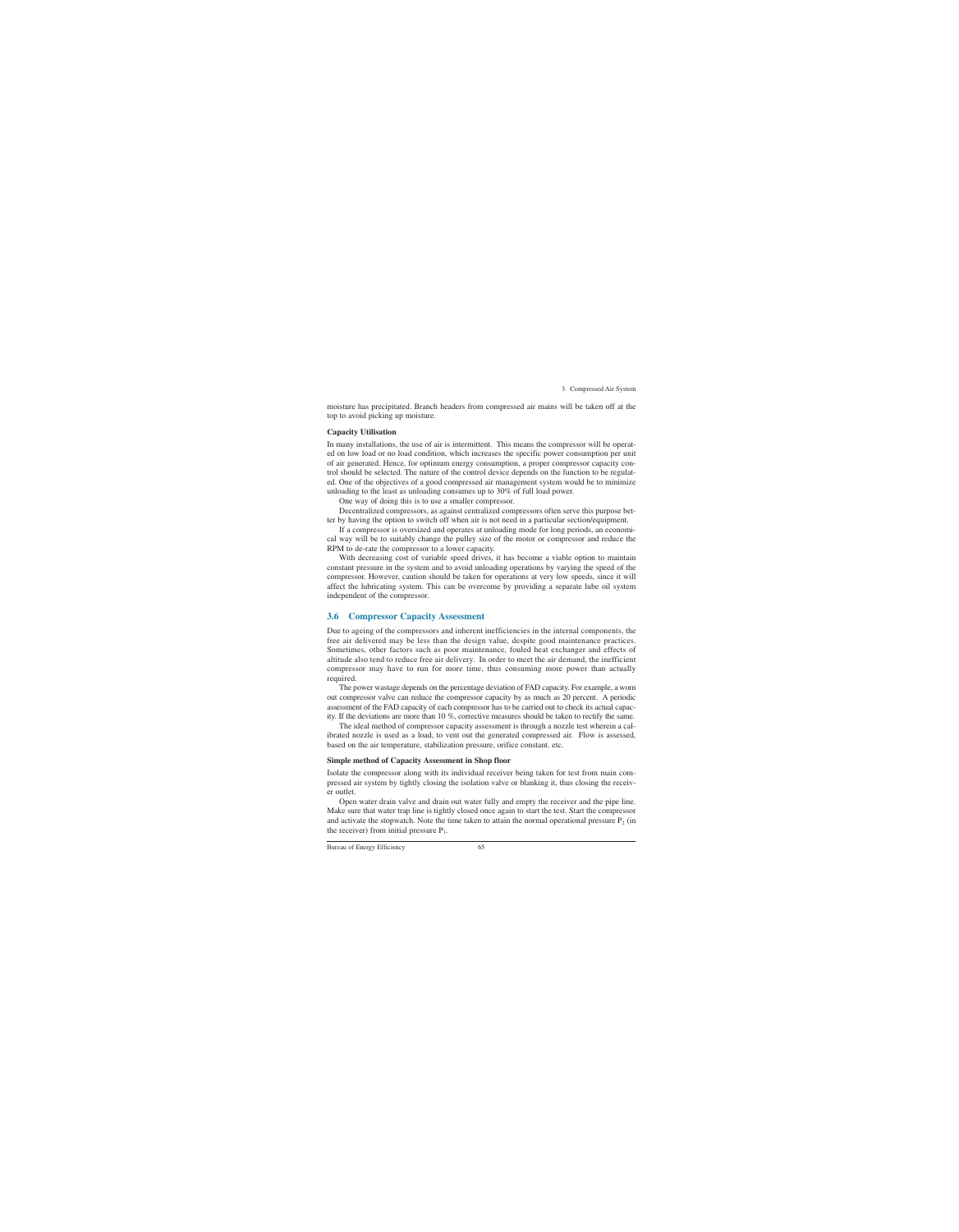Calculate the capacity as per the formulae given below :

#### **Actual Free air discharge**

$$
Q = \frac{P_2 - P_1}{P_0} \times \frac{V}{T} Nm^3 / Minute
$$

Where

| $P_{2}$      |     | Final pressure after filling $(kg/cm2 a)$          |
|--------------|-----|----------------------------------------------------|
| $P_1$        | $=$ | Initial pressure $(kg/cm2a)$ after bleeding        |
| $P_0$        |     | Atmospheric Pressure (kg/cm <sup>2</sup> a)        |
| $\mathbf{V}$ | $=$ | Storage volume in $m3$ which includes receiver,    |
|              |     | after cooler, and delivery piping                  |
| $\mathbf T$  |     | Time take to build up pressure to $P_2$ in minutes |
|              |     |                                                    |

The above equation is relevant where the compressed air temperature is same as the ambient air temperature, i.e., perfect isothermal compression. In case the actual compressed air temperature at discharge, say  $t_2$ <sup>o</sup>C is higher than ambient air temperature say  $t_1$ <sup>o</sup>C (as is usual case), the FAD is to be corrected by a factor  $(273 + t_1) / (273 + t_2)$ .

### **EXAMPLE**

An instrument air compressor capacity test gave the following results (assume the final compressed air temperature is same as the ambient temperature) - Comment?

|                                     | $P_0$       | $=$ | Atmospheric Pressure ( $kg/cm2$ a)                             |                           |                                                                                                                                                |
|-------------------------------------|-------------|-----|----------------------------------------------------------------|---------------------------|------------------------------------------------------------------------------------------------------------------------------------------------|
|                                     | $\mathbf V$ | $=$ |                                                                |                           | Storage volume in $m3$ which includes receiver,                                                                                                |
|                                     |             |     | after cooler, and delivery piping                              |                           |                                                                                                                                                |
|                                     | T           | $=$ |                                                                |                           | Time take to build up pressure to $P_2$ in minutes                                                                                             |
|                                     |             |     |                                                                |                           | e above equation is relevant where the compressed air temperature is same as the ambi-                                                         |
|                                     |             |     |                                                                |                           | temperature, i.e., perfect isothermal compression. In case the actual compressed air tem-                                                      |
|                                     |             |     |                                                                |                           | e at discharge, say t <sub>2</sub> <sup>0</sup> C is higher than ambient air temperature say t <sub>1</sub> <sup>0</sup> C (as is usual case). |
|                                     |             |     | D is to be corrected by a factor $(273 + t_1) / (273 + t_2)$ . |                           |                                                                                                                                                |
| <b>IPLE</b>                         |             |     |                                                                |                           |                                                                                                                                                |
|                                     |             |     |                                                                |                           | trument air compressor capacity test gave the following results (assume the final com-                                                         |
|                                     |             |     |                                                                |                           | l air temperature is same as the ambient temperature) - Comment?                                                                               |
| Piston displacement                 |             |     |                                                                |                           | $16.88 \text{ m}^3/\text{minute}$                                                                                                              |
| Theoretical compressor capacity     |             |     |                                                                | $\mathbb{R}^{n \times n}$ | 14.75 m <sup>3</sup> /minute @ 7 kg/cm <sup>2</sup>                                                                                            |
| Compressor rated rpm 750            |             |     |                                                                |                           | Motor rated rpm: 1445                                                                                                                          |
| <b>Receiver Volume</b>              |             |     |                                                                |                           | 7.79 $m^3$                                                                                                                                     |
| Additional hold up volume,          |             |     |                                                                |                           |                                                                                                                                                |
| i.e., pipe / water cooler, etc., is |             |     |                                                                | ÷                         | $0.4974 \text{ m}^3$                                                                                                                           |
| Total volume                        |             |     |                                                                |                           | $7.79 + 0.4974 = 8.287$ m <sup>3</sup>                                                                                                         |
| Initial pressure $P_1$              |             |     |                                                                |                           | $0.5 \text{ kg/cm}^2$                                                                                                                          |
| Final pressure $P_2$                |             |     |                                                                |                           | 7.03 $\text{kg/cm}^2$                                                                                                                          |
| Atmospheric pressure $P_0$          |             |     |                                                                |                           | $1.026$ kgf/cm <sup>2</sup> A                                                                                                                  |
| Time taken to build up pressure     |             |     |                                                                |                           | 4.021 minutes                                                                                                                                  |
|                                     |             |     |                                                                |                           | $(P_2 - P_1) \times \text{Total Volume}$                                                                                                       |
| Compressor output $m^3/m$ inute     |             |     |                                                                |                           | Atm. Pressure × Pumpup time                                                                                                                    |
|                                     |             |     |                                                                |                           |                                                                                                                                                |
|                                     |             |     |                                                                |                           | $\frac{(7.03-0.5)\times8.287}{1.026\times4.021} = 13.12 \text{ m}^3/\text{minute}$                                                             |
|                                     |             |     |                                                                |                           | pacity shortfall with respect to 14.75 m <sup>3</sup> /minute rating is 1.63 m <sup>3</sup> /minute i.e., 11.05%                               |
|                                     |             |     |                                                                |                           | ich indicates compressor performance needs to be investigated further.                                                                         |
|                                     |             |     |                                                                |                           |                                                                                                                                                |

## **3.7 Checklist for Energy Efficiency in Compressed Air System**

• Ensure air intake to compressor is not warm and humid by locating compressors in wellventilated area or by drawing cold air from outside. Every 4°C rise in air inlet temperature will increase power consumption by 1 percent.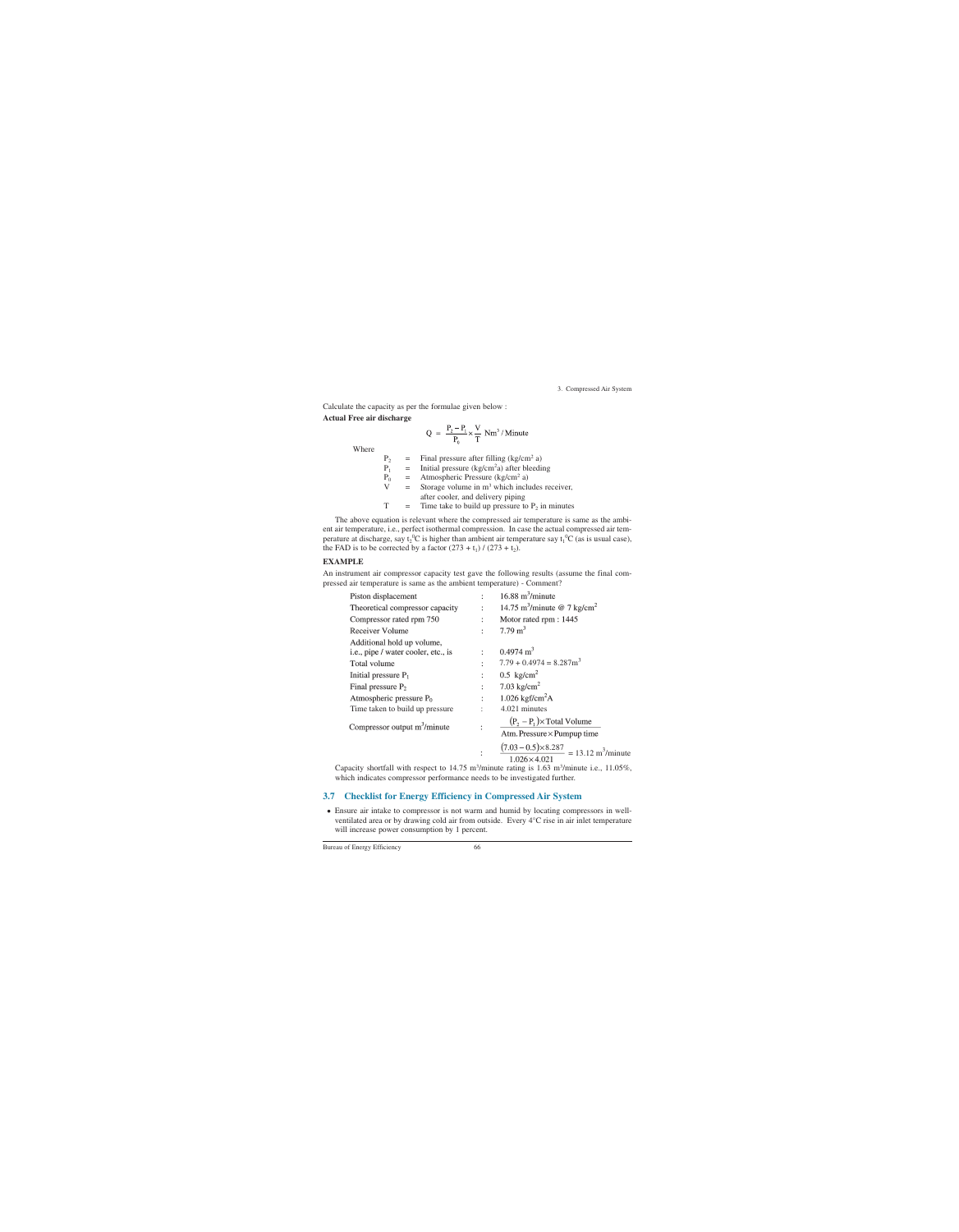- Clean air-inlet filters regularly. Compressor efficiency will be reduced by 2 percent for every 250 mm WC pressure drop across the filter.
- Keep compressor valves in good condition by removing and inspecting once every six months. Worn-out valves can reduce compressor efficiency by as much as 50 percent.
- Install manometers across the filter and monitor the pressure drop as a guide to replacement of element.
- Minimize low-load compressor operation; if air demand is less than 50 percent of compressor capacity, consider change over to a smaller compressor or reduce compressor speed appropriately (by reducing motor pulley size) in case of belt driven compressors.
- Consider the use of regenerative air dryers, which uses the heat of compressed air to remove moisture.
- Fouled inter-coolers reduce compressor efficiency and cause more water condensation in air receivers and distribution lines resulting in increased corrosion. Periodic cleaning of intercoolers must be ensured.
- Compressor free air delivery test (FAD) must be done periodically to check the present operating capacity against its design capacity and corrective steps must be taken if required.
- If more than one compressor is feeding to a common header, compressors must be operated in such a way that only one small compressor should handle the load variations whereas other compressors will operate at full load.
- The possibility of heat recovery from hot compressed air to generate hot air or water for process application must be economically analyzed in case of large compressors.
- Consideration should be given to two-stage or multistage compressor as it consumes less power for the same air output than a single stage compressor.
- If pressure requirements for processes are widely different (e.g. 3 bar to 7 bar), it is advisable to have two separate compressed air systems.
- Reduce compressor delivery pressure, wherever possible, to save energy.
- Provide extra air receivers at points of high cyclic-air demand which permits operation without extra compressor capacity.
- Retrofit with variable speed drives in big compressors, say over 100 kW, to eliminate the `unloaded' running condition altogether.
- Keep the minimum possible range between load and unload pressure settings.
- Automatic timer controlled drain traps wastes compressed air every time the valve opens. So frequency of drainage should be optimized.
- Check air compressor logs regularly for abnormal readings, especially motor current cooling water flow and temperature, inter-stage and discharge pressures and temperatures and compressor load-cycle.
- Compressed air leakage of  $40 50$  percent is not uncommon. Carry out periodic leak tests to estimate the quantity of leakage.
- Install equipment interlocked solenoid cut-off valves in the air system so that air supply to a machine can be switched off when not in use.
- Present energy prices justify liberal designs of pipeline sizes to reduce pressure drops.
- Compressed air piping layout should be made preferably as a ring main to provide desired pressures for all users.
- A smaller dedicated compressor can be installed at load point, located far off from the central compressor house, instead of supplying air through lengthy pipelines.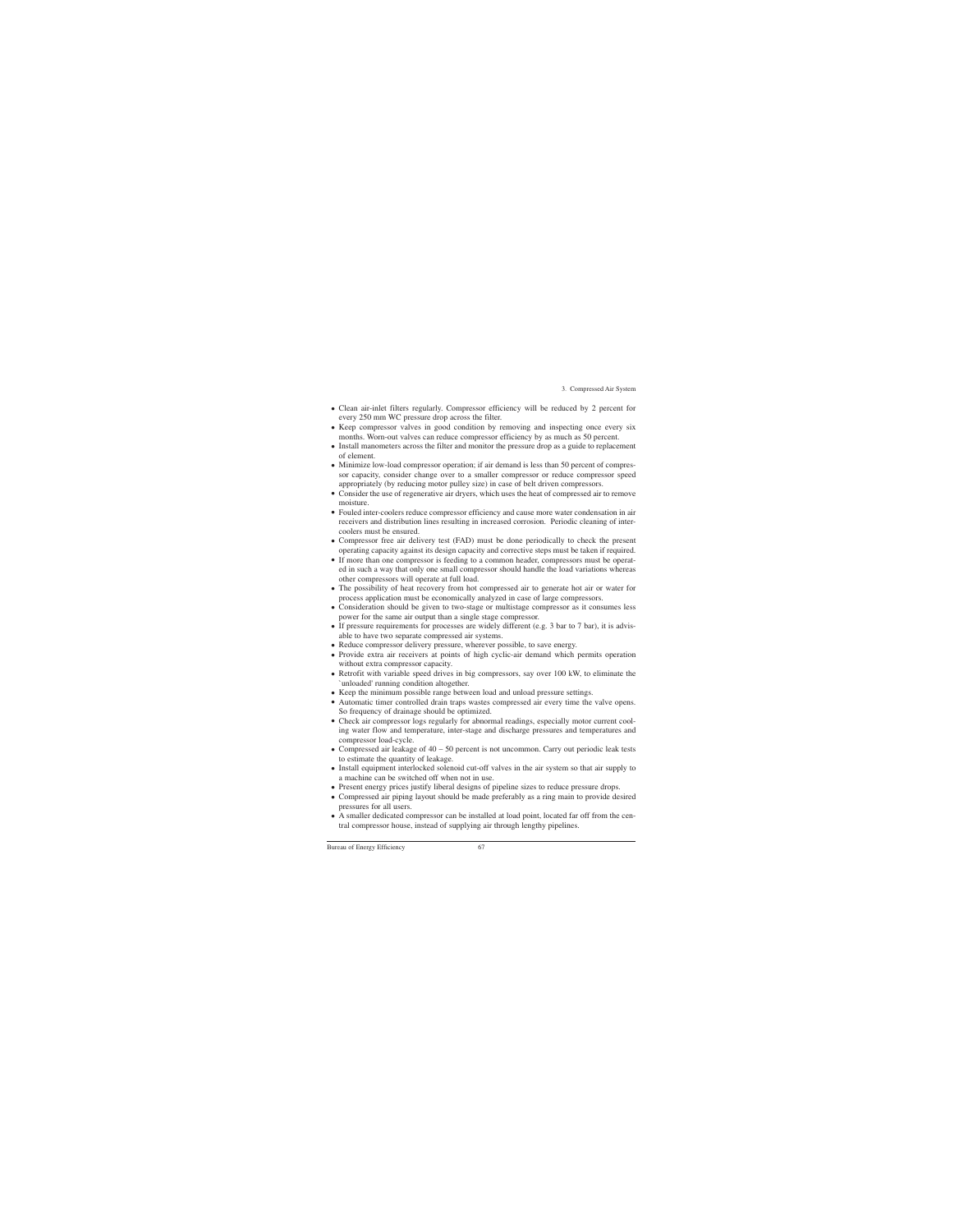- All pneumatic equipment should be properly lubricated, which will reduce friction, prevent wear of seals and other rubber parts thus preventing energy wastage due to excessive air consumption or leakage.
- Misuse of compressed air such as for body cleaning, agitation, general floor cleaning, and other similar applications must be discouraged in order to save compressed air and energy.
- Pneumatic equipment should not be operated above the recommended operating pressure as this not only wastes energy bus can also lead to excessive wear of equipment's components which leads to further energy wastage.
- Pneumatic transport can be replaced by mechanical system as the former consumed about 8 times more energy. Highest possibility of energy savings is by reducing compressed air use.
- Pneumatic tools such as drill and grinders consume about 20 times more energy than motor driven tools. Hence they have to be used efficiently. Wherever possible, they should be replaced with electrically operated tools.
- Where possible welding is a good practice and should be preferred over threaded connections.
- On account of high pressure drop, ball or plug or gate valves are preferable over globe valves in compressed air lines.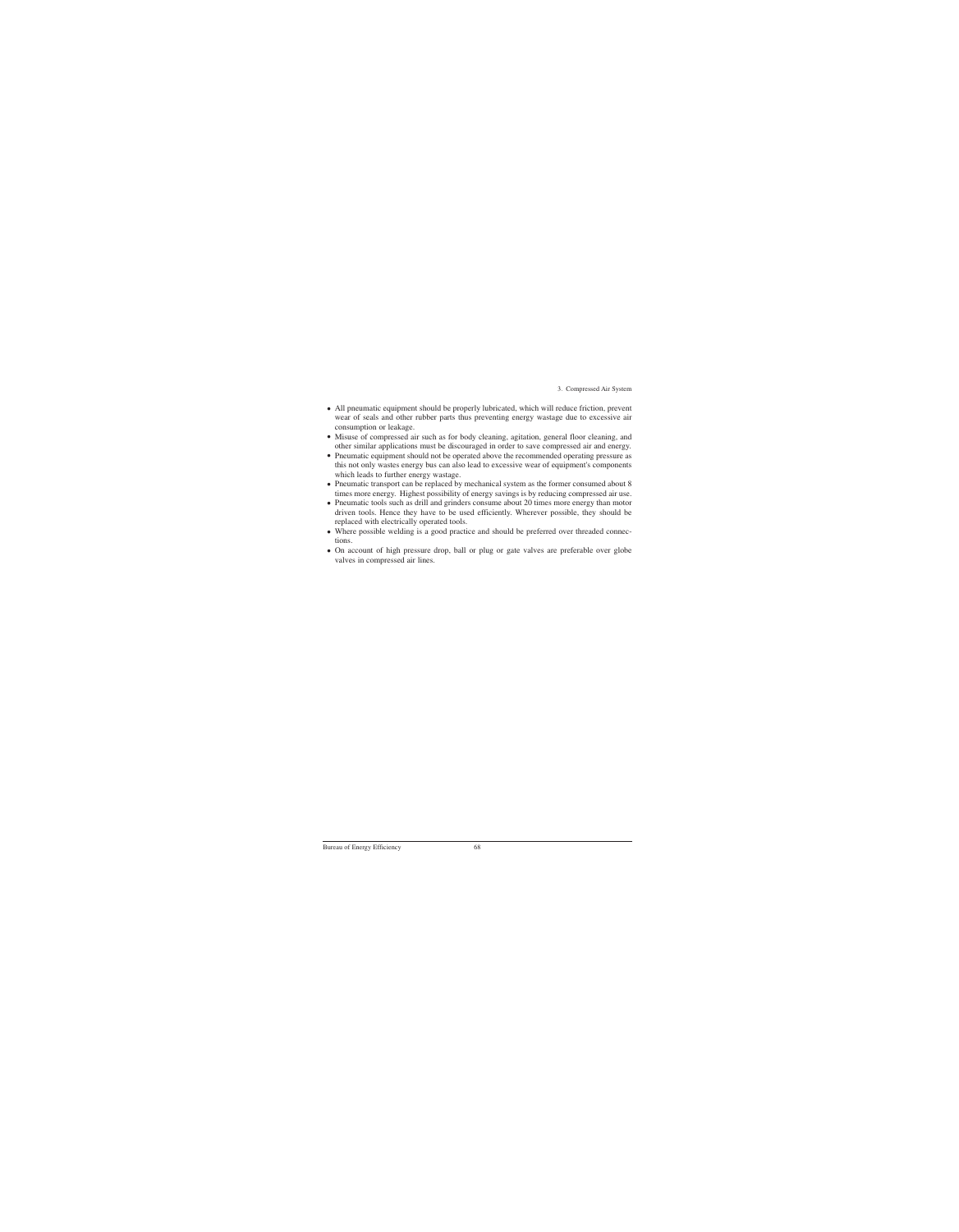| <b>QUESTIONS</b> |                                                                                                                                                                                                                                                                                                                                                                                                                                                                                                                                                                           |  |  |  |  |  |
|------------------|---------------------------------------------------------------------------------------------------------------------------------------------------------------------------------------------------------------------------------------------------------------------------------------------------------------------------------------------------------------------------------------------------------------------------------------------------------------------------------------------------------------------------------------------------------------------------|--|--|--|--|--|
| 1.               | The efficiency of compressed air system is around<br>a) $80\%$ b) $60\%$ c) $90\%$ d) $10\%$                                                                                                                                                                                                                                                                                                                                                                                                                                                                              |  |  |  |  |  |
| 2.               | For instrumentation air needs, which of the following compressors are used:<br>a) Roots blower b) Lubricated screw c) Lubricated reciprocating<br>d) Non-lubri-<br>cated compressor                                                                                                                                                                                                                                                                                                                                                                                       |  |  |  |  |  |
| 3.               | Which of the following is not a rotary compressor?<br>c) Centrifugal d) Reciprocating<br>a) Roots blower<br>b) Screw                                                                                                                                                                                                                                                                                                                                                                                                                                                      |  |  |  |  |  |
| 4.               | Which of the following compressors best meet high volume low pressure<br>requirements?<br>a) Reciprocating b) Screw c) Centrifugal<br>d) Lobe                                                                                                                                                                                                                                                                                                                                                                                                                             |  |  |  |  |  |
| 5.               | FAD refers to the compressed air discharge<br>a) at ISO stated conditions b) Inlet conditions c) at outlet conditions d) at STP                                                                                                                                                                                                                                                                                                                                                                                                                                           |  |  |  |  |  |
| 6.               | Isothermal efficiency is the ratio of isothermal power to<br>a) Motor power drawn b) is entropic power c) Shaft power d) theoretical power                                                                                                                                                                                                                                                                                                                                                                                                                                |  |  |  |  |  |
| 7.               | Which of the following parameters are not required for evaluating volumetric<br>efficiency of the compressor?<br>a) Power b) Cylinder bore diameter c) stroke length d) FAD                                                                                                                                                                                                                                                                                                                                                                                               |  |  |  |  |  |
| 8.               | The smoothening of the pulsating output of a reciprocating compressor is helped by<br>a) Receiver b) intercooler c) after cooler d) drain traps                                                                                                                                                                                                                                                                                                                                                                                                                           |  |  |  |  |  |
| 9.               | Which of the following does not improve compressor performance?<br>a) cool air intake b) clean air intake c) humid air intake d) lower elevation                                                                                                                                                                                                                                                                                                                                                                                                                          |  |  |  |  |  |
| 10.              | The leak test results show load time of 5 seconds and unload time of 10 seconds. If<br>the compressor capacity is 100 cfm, then the leakage would be<br>a) 33 cfm b) 50 cfm c) 200 cfm d) 66 cfm                                                                                                                                                                                                                                                                                                                                                                          |  |  |  |  |  |
| 11.              | In a compressor capacity trial in a plant, following were the observations:<br>Receiver capacity<br>$\therefore$ 10 m <sup>3</sup><br>$0.2$ kg / cm <sup>2</sup> g<br>Initial pressure<br>6.0 kg / $\text{cm}^2\text{g}$<br>Final pressure<br>$1.2 \text{ m}^3$<br>Additional hold-up volume<br>Atmospheric pressure<br>1.026 kg / $cm2A$<br>Compressor pump-up time<br>4.26 minutes<br>Motor power consumption (avg.)<br>98.6 kW<br>$\ddot{\cdot}$<br>Calculate the operational capacity of compressor & specific power consumption<br>(neglect temperature correction)? |  |  |  |  |  |
| 12.              | List the factors that affect energy efficiency in air compressors.                                                                                                                                                                                                                                                                                                                                                                                                                                                                                                        |  |  |  |  |  |
| 13.              | What are the methods of capacity control in reciprocating air compressors?                                                                                                                                                                                                                                                                                                                                                                                                                                                                                                |  |  |  |  |  |
| 14.              | Briefly explain shopfloor method of air compressor capacity assessment.                                                                                                                                                                                                                                                                                                                                                                                                                                                                                                   |  |  |  |  |  |